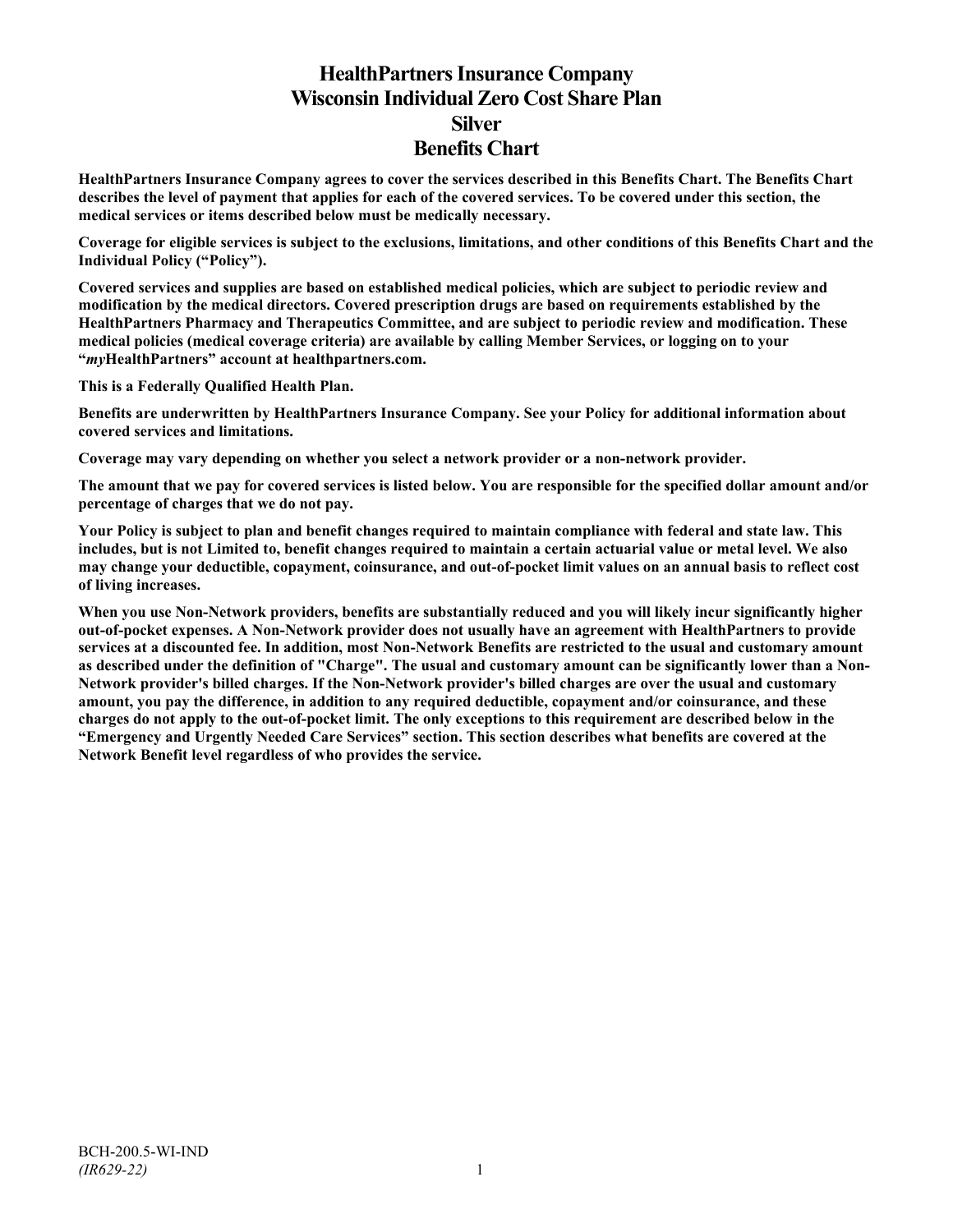## **These definitions apply to the Benefits Chart. They also apply to your Policy.**

| <b>Biosimilar Drug:</b> | A prescription drug, approved by the Food and Drug Administration (FDA), that the FDA has<br>determined is biosimilar to and interchangeable with a biological brand name drug. Biosimilar<br>drugs are not considered generic drugs and are not covered under the generic drug benefit.                                                                                                                                                                                                                                                                                                                                     |
|-------------------------|------------------------------------------------------------------------------------------------------------------------------------------------------------------------------------------------------------------------------------------------------------------------------------------------------------------------------------------------------------------------------------------------------------------------------------------------------------------------------------------------------------------------------------------------------------------------------------------------------------------------------|
| <b>Brand Name Drug:</b> | A prescription drug, approved by the Food and Drug Administration (FDA), that is manufactured,<br>sold or licensed for sale under a trademark by the pharmaceutical company that originally<br>researched and developed the drug. Brand name drugs have the same active-ingredient formula as<br>the generic version of the drug. However, generic drugs are manufactured and sold by other drug<br>manufacturers and are generally not available until after the patent on the brand name drug has<br>expired. A few brand name drugs may be covered at the generic benefit level if this is indicated on<br>the formulary. |
| <b>Calendar Year:</b>   | This is the 12-month period beginning 12:01 A.M. Central Time, on January 1, and ending 12:00<br>A.M. Central Time of the next following December 31.                                                                                                                                                                                                                                                                                                                                                                                                                                                                        |
| Charge:                 | For covered services delivered by a network provider, this is the provider's discounted fee for a<br>given medical/surgical service, procedure or item.                                                                                                                                                                                                                                                                                                                                                                                                                                                                      |
|                         | For covered services delivered by non-network providers, a contracted rate may apply if such<br>arrangement is available to HealthPartners.                                                                                                                                                                                                                                                                                                                                                                                                                                                                                  |
|                         | For the Usual and Customary Charge for covered services delivered by non-network providers,<br>our payment is calculated using one of the following options in the following order, depending on<br>availability: 1) a percentage of the Medicare fee schedule; 2) a comparable schedule if the service<br>is not on the Medicare fee schedule; or 3) a commercially reasonable rate for such service if a fee<br>schedule is not available.                                                                                                                                                                                 |
|                         | The Usual and Customary Charge is the maximum amount allowed that we consider in the<br>calculation of the payment of charges incurred for certain covered services. You must pay for any<br>charges above the usual and customary charge, and they do not apply to the out-of-pocket limit.                                                                                                                                                                                                                                                                                                                                 |
|                         | A charge is incurred for covered ambulatory medical and surgical services, on the date the service<br>or item is provided. A charge is incurred for covered inpatient services, on the date of admission to<br>a hospital. To be covered, a charge must be incurred on or after your effective date and on or<br>before the termination date.                                                                                                                                                                                                                                                                                |
|                         | Copayment/Coinsurance: The specified dollar amount, or percentage, of charges incurred for covered services, which we do<br>not pay, but which you must pay, each time you receive certain medical services, procedures or<br>items. Our payment for those covered services or items begins after the copayment or coinsurance<br>is satisfied. Covered services or items requiring a copayment or coinsurance are specified in this<br>Benefits Chart.                                                                                                                                                                      |
|                         | For services provided by a network provider:                                                                                                                                                                                                                                                                                                                                                                                                                                                                                                                                                                                 |
|                         | An amount which is listed as a flat dollar copayment is applied to a network provider's discounted<br>charges for a given service. However, if the network provider's discounted charges for a service or<br>item is less than the flat dollar copayment, you will pay the network provider's discounted charge.<br>An amount which is listed as a percentage of charges or coinsurance is based on the network<br>provider's discounted charges, calculated at the time the claim is processed, which may include an<br>agreed upon fee schedule rate for case rate or withhold arrangements.                               |
|                         | For services provided by a Non-Network provider:                                                                                                                                                                                                                                                                                                                                                                                                                                                                                                                                                                             |
|                         | Any copayment or coinsurance is applied to the lesser of the provider's charges or the usual and<br>customary charge for a service.                                                                                                                                                                                                                                                                                                                                                                                                                                                                                          |
|                         | A copayment or coinsurance is due at the time a service is provided, or when billed by the<br>provider. The copayment or coinsurance applicable for a scheduled visit with a network provider<br>will be collected for each visit, late cancellation and failed appointment.                                                                                                                                                                                                                                                                                                                                                 |
|                         |                                                                                                                                                                                                                                                                                                                                                                                                                                                                                                                                                                                                                              |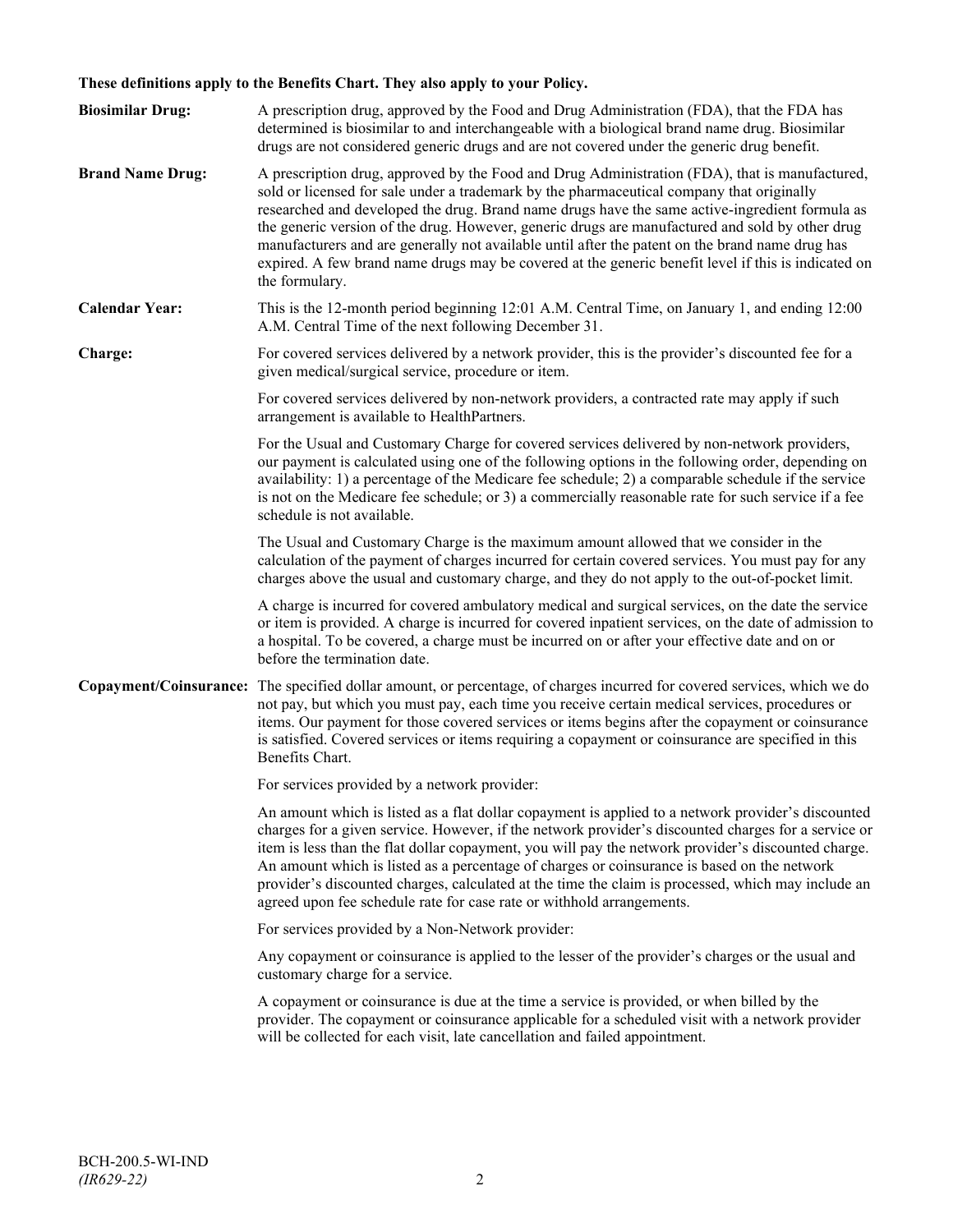| Deductible:                    | The specified dollar amount of charges incurred for covered services, which we do not pay, but an<br>enrollee or a family has to pay first in a calendar year. Our payment for those services or items<br>begins after the deductible is satisfied. For network providers, the amount of the charges that apply<br>to the deductible are based on the network provider's discounted charges, calculated at the time<br>the claim is processed, which may include an agreed upon fee schedule rate for case rate or<br>withhold arrangements. For non-network providers, the amount of charges that apply to the<br>deductible are the lesser of the provider's charges or the usual and customary charge for a service. |
|--------------------------------|-------------------------------------------------------------------------------------------------------------------------------------------------------------------------------------------------------------------------------------------------------------------------------------------------------------------------------------------------------------------------------------------------------------------------------------------------------------------------------------------------------------------------------------------------------------------------------------------------------------------------------------------------------------------------------------------------------------------------|
| Formulary:                     | This is a current list, which may be revised from time to time, of prescription drugs, medications,<br>equipment and supplies covered by us as indicated in this Benefits Chart which are covered at the<br>highest benefit level. Some drugs on the formulary may require prior authorization to be covered<br>as formulary drugs. The formulary, and information on drugs that require prior authorization, are<br>available by calling Member Services, or logging on to your "myHealthPartners" account at<br>healthpartners.com.                                                                                                                                                                                   |
| <b>Generic Drug:</b>           | A prescription drug, approved by the Food and Drug Administration (FDA), that the FDA has<br>determined is comparable to a brand name drug product in dosage form, strength, route of<br>administration, quality, intended use and documented bioequivalence. Generally, generic drugs<br>cost less than brand name drugs. Some brand name drugs may be covered at the generic drug<br>benefit level if this is indicated on the formulary.                                                                                                                                                                                                                                                                             |
| <b>Non-Formulary Drug:</b>     | This is a prescription drug, approved by the Food and Drug Administration (FDA), that is not on<br>the formulary, is medically necessary and is not investigative or experimental or otherwise<br>excluded under your Policy.                                                                                                                                                                                                                                                                                                                                                                                                                                                                                           |
| <b>Out-of-Pocket Expenses:</b> | You pay the specified copayments/coinsurance and deductibles applicable for particular services,<br>subject to the out-of-pocket limit described below. These amounts are in addition to the monthly<br>enrollment payments.                                                                                                                                                                                                                                                                                                                                                                                                                                                                                            |
| <b>Out-of-Pocket Limit:</b>    | You pay the copayments/coinsurance and deductibles for covered services, to the individual or<br>family out-of-pocket limit. Thereafter we cover 100% of charges incurred for all other covered<br>services, for the rest of the calendar year. You pay amounts greater than the out-of-pocket limit if<br>you exceed any visits or day limits.                                                                                                                                                                                                                                                                                                                                                                         |
|                                | Non-Network Benefits above the usual and customary charge (see definition of charge above) do<br>not apply to the out-of-pocket limit.                                                                                                                                                                                                                                                                                                                                                                                                                                                                                                                                                                                  |
|                                | Non-Network Benefits for transplant surgery do not apply to the out-of-pocket limit.                                                                                                                                                                                                                                                                                                                                                                                                                                                                                                                                                                                                                                    |
|                                | You are responsible to keep track of the out-of-pocket expenses. Contact our Member Services<br>department for assistance in determining the amount paid by the enrollee for specific eligible<br>services received. Claims for reimbursement under the out-of-pocket limit provisions are subject<br>to the same time limits and provisions described under the "Claims Provisions" section of the<br>Contract.                                                                                                                                                                                                                                                                                                        |
| <b>Specialty Drug List:</b>    | This is a current list, which may be revised from time to time, of prescription drugs, medications,<br>equipment and supplies, which are typically bio-pharmaceuticals. The purpose of a specialty drug<br>list is to facilitate enhanced monitoring of complex therapies used to treat specific conditions.<br>Specialty drugs are covered by us as indicated in this Benefits Chart. The specialty drug list is<br>available by calling Member Services, or logging on to your "myHealthPartners" account at<br>healthpartners.com                                                                                                                                                                                    |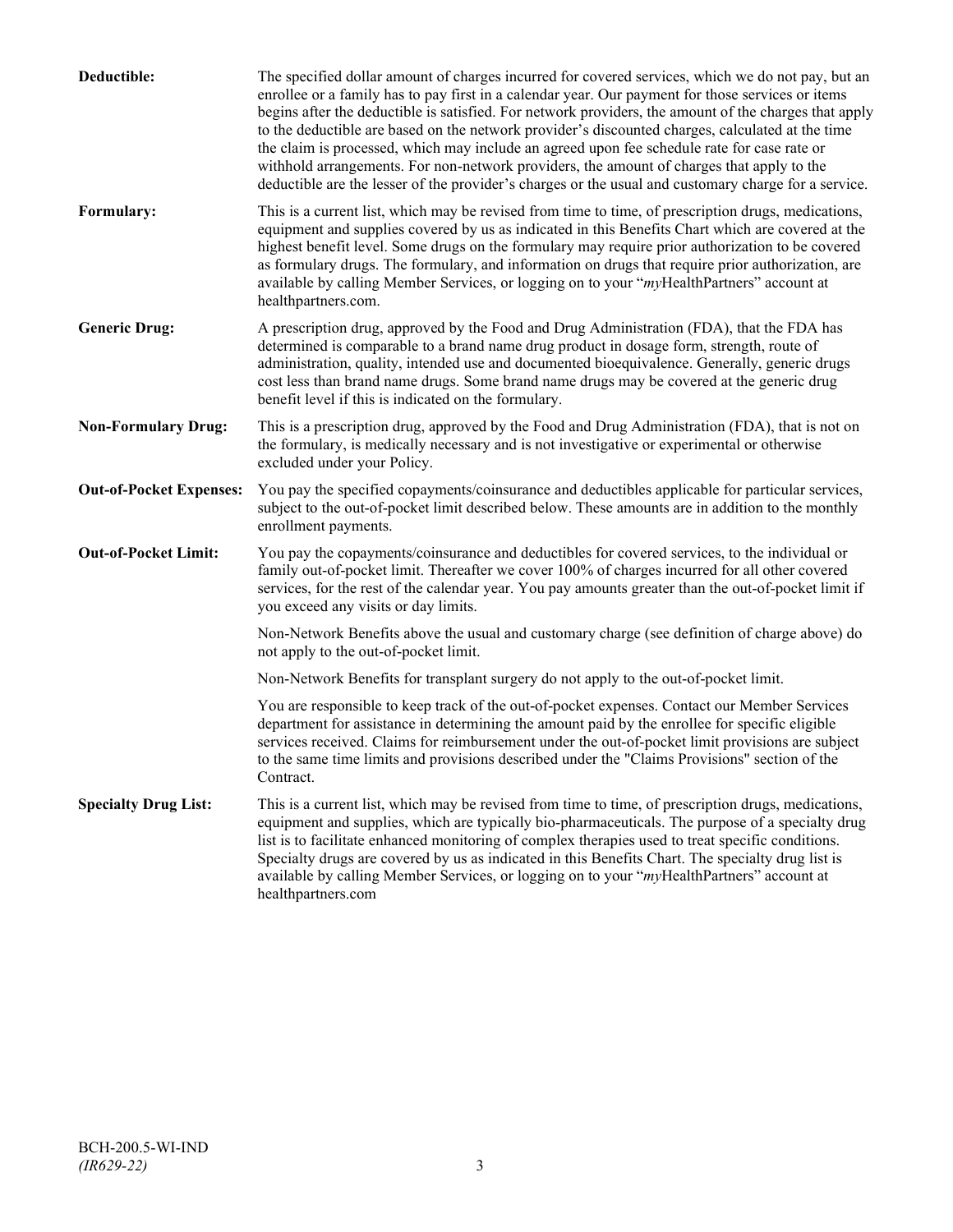## **DEDUCTIBLES AND OUT-OF-POCKET LIMITS**

## **Individual Calendar Year Deductible**

| <b>Network Benefits</b> | <b>Non-Network Benefits</b> |
|-------------------------|-----------------------------|
| None.                   | None.                       |

## **Family Calendar Year Deductible**

| <b>Network Benefits</b> | <b>Non-Network Benefits</b> |
|-------------------------|-----------------------------|
| None.                   | None.                       |

## **Individual Calendar Year Out-of-Pocket Limit**

| Network Benefits | <b>Non-Network Benefits</b> |
|------------------|-----------------------------|
| None.            | None.                       |

## **Family Calendar Year Out-of-Pocket Limit**

| <b>Network Benefits</b> | <b>Non-Network Benefits</b> |
|-------------------------|-----------------------------|
| None.                   | None.                       |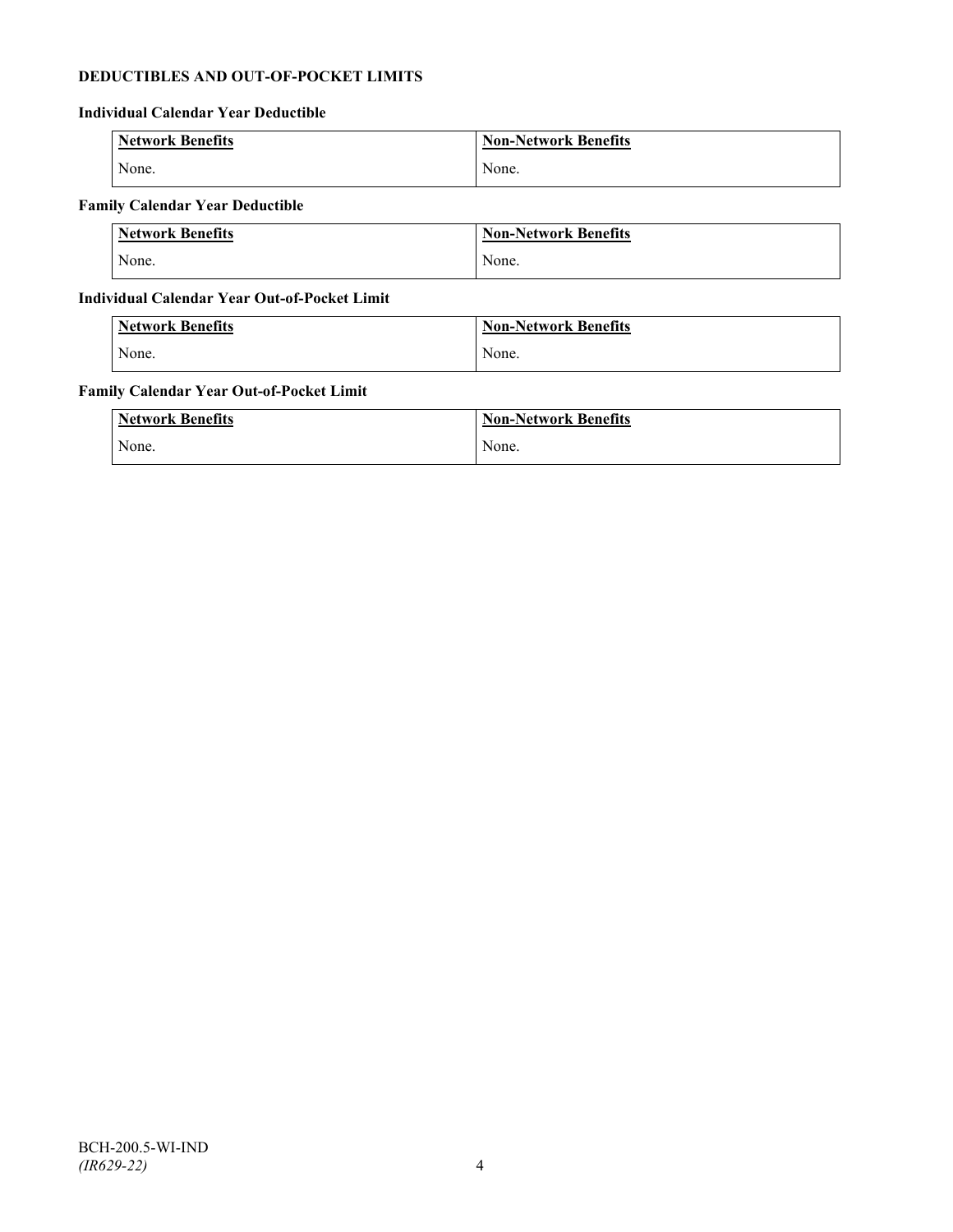## **AMBULANCE AND MEDICAL TRANSPORTATION**

## **Covered Services:**

We cover ambulance and medical transportation for medical emergencies.

We also cover medically necessary, non-emergency transportation if it meets our medical coverage criteria.

Covered services are based on established medical policies, which are subject to periodic review and modification by the medical directors. These medical policies (medical coverage criteria) and applicable prior authorization requirements are available by calling Member Services, or logging on to your "*my*HealthPartners" account a[t healthpartners.com.](http://www.healthpartners.com/)

| <b>Network Benefits</b>       | <b>Non-Network Benefits</b> |
|-------------------------------|-----------------------------|
| 100% of the charges incurred. | See Network Benefits.       |

## **Not Covered:**

See "Services Not Covered" in your Policy.

## **AUTISM SERVICES**

## **Covered Services:**

We cover prior authorized evidence-based intensive-level and non-intensive-level treatment of autism spectrum disorders (autism disorder, Asperger's syndrome or pervasive development disorder not otherwise specified).

Covered services are based on established medical policies, which are subject to periodic review and modification by the medical directors. These medical policies (medical coverage criteria) are available by calling Member Services, or logging on to your "*my*HealthPartners" account at [healthpartners.com.](http://www.healthpartners.com/)

Your network provider will coordinate the prior authorization process for any autism treatment services. You may call Member Services at 952-883-5900 or toll-free at 888-360-0622 if you have any questions or concerns regarding the authorization process.

Please call Member Services at 952-883-5900 or toll-free at 888-360-0622 to request authorization for autism treatment services from a Non-Network provider.

**Intensive-level services for children diagnosed with autism spectrum disorders.** Intensive-level services must begin on or after 2 years of age and end before 9 years of age. Intensive-level services, on average, are services provided for more than 20 hours of treatment per week. (The average number of hours a week is calculated over a 6-month period.)

| Network Benefits                         | <b>Non-Network Benefits</b>              |
|------------------------------------------|------------------------------------------|
| 100% of the charges incurred.            | 100% of the charges incurred.            |
| Limited to 240 visits per calendar year. | Limited to 240 visits per calendar year. |

The maximum number of visits is combined for Network Benefits and Non-Network Benefits. Visit limits are based on minimum coverage amount available at the time of publication. Additional visits may be available if required due to revised minimum coverage amounts issued by the Office of the Commissioner of Insurance. See our medical coverage criteria for current visit limits.

## **Intensive-Level Services Lifetime Maximum Benefit**

| <b>Network Benefits</b>                               | <b>Non-Network Benefits</b>                           |
|-------------------------------------------------------|-------------------------------------------------------|
| 4 years of cumulative services under this plan or any | 4 years of cumulative services under this plan or any |
| other plan.                                           | other plan.                                           |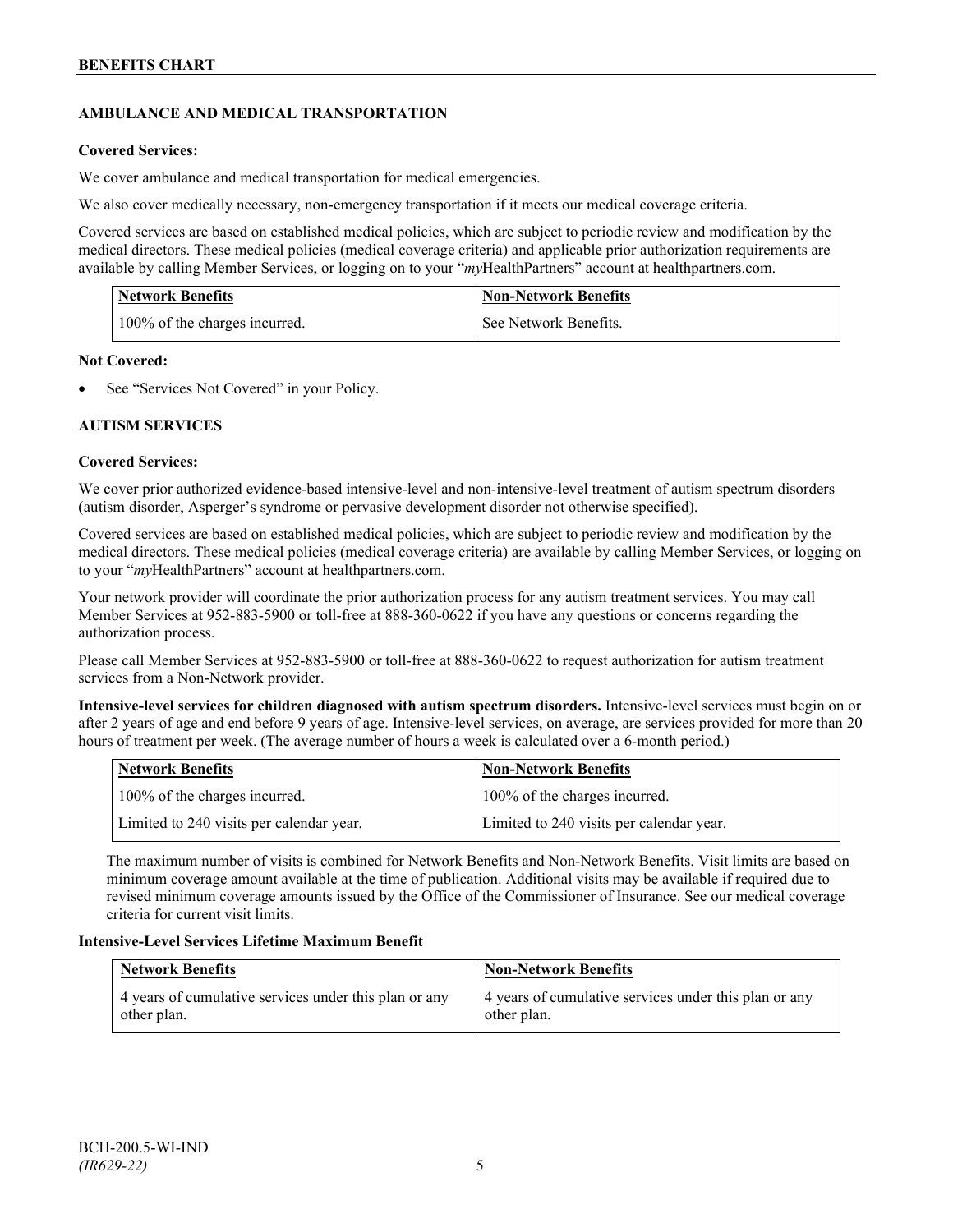### **Non-intensive-level services for Insureds diagnosed with autism spectrum disorders**

| Network Benefits                         | <b>Non-Network Benefits</b>              |
|------------------------------------------|------------------------------------------|
| 100% of the charges incurred.            | 100% of the charges incurred.            |
| Limited to 120 visits per calendar year. | Limited to 120 visits per calendar year. |

The maximum number of visits is combined for Network Benefits and Non-Network Benefits. Visit limits are based on minimum coverage amount available at the time of publication. Additional visits may be available if required due to revised minimum coverage amounts issued by the Office of the Commissioner of Insurance. See our medical coverage criteria for current visit limits.

### **Not Covered:**

See "Services Not Covered" in your Policy.

## **BEHAVIORAL HEALTH SERVICES**

## **Covered Services:**

Covered services are based on established medical policies, which are subject to periodic review and modification by the medical directors. These medical policies (medical coverage criteria) are available by calling Member Services, or logging on to your "*my*HealthPartners" account at [healthpartners.com.](http://www.healthpartners.com/)

**Transitional treatment services.** These are services for the treatment of nervous or mental disorders, and substance use disorders which are provided to an Insured in a less restrictive manner than are inpatient hospital services but in a more intensive manner than are outpatient services. Transitional treatment services are services offered by a provider, and certified by the Wisconsin Department of Health Services for each of the following (except the last bulleted item):

- Mental health services for covered adults in a day treatment program.
- Mental health services for covered children in a day hospital treatment program.
- Services for persons with chronic mental illness provided through a community support program.
- Residential treatment programs for dependent covered persons with substance use disorder.
- Substance use disorder services in a day treatment program.
- Services for persons who are experiencing a mental health crisis or who are in a situation likely to turn into a mental health crisis if support is not provided.
- Intensive outpatient programs for the treatment of psychoactive substance use disorders provided in accordance with the patient placement criteria of the American Society of Addiction Medicine.

## **Mental health services**

We cover services for mental health diagnoses as described in the Diagnostic and Statistical Manual of Mental Disorders – Fifth Edition (DSM 5) (most recent edition).

We provide coverage for mental health treatment ordered by a Wisconsin court under a valid court order that is issued on the basis of a behavioral care evaluation performed by a licensed psychiatrist or doctoral level licensed psychologist, which includes a diagnosis and an individual treatment plan for care in the most appropriate, least restrictive environment. We must be given a copy of the court order and the behavioral care evaluation, and the service must be a covered benefit under your Policy, and the service must be provided by a network provider, or other provider as required by law.

**Outpatient services:** We cover medically necessary outpatient professional mental health services for evaluation, crisis intervention, and treatment of mental health disorders.

A comprehensive diagnostic assessment will be used as the basis for a determination by a mental health professional, concerning the appropriate treatment and the extent of services required.

Outpatient services we cover for a diagnosed mental health condition include the following:

- Individual, group, family and multi-family therapy;
- Medication management provided by a physician, certified nurse practitioner, or physician's assistant;
- Psychological testing services for the purposes of determining the differential diagnoses and treatment planning for patients currently receiving behavioral health services;
- Partial hospitalization services in a licensed hospital or community mental health center;

BCH-200.5-WI-IND *(IR629-22)* 6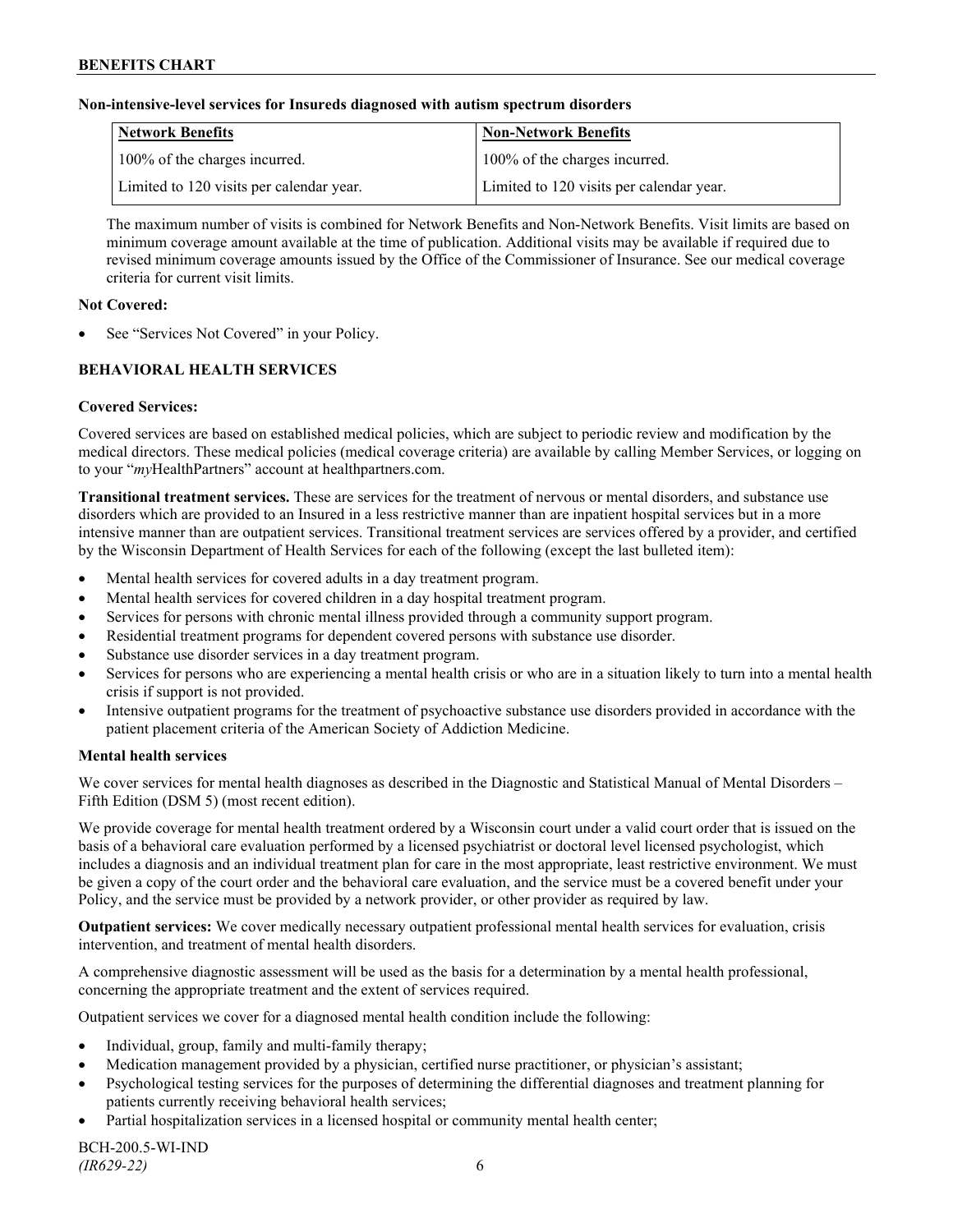- Psychotherapy and nursing services provided in the home if authorized by us; and
- Treatment for gender dysphoria.

| Network Benefits              | <b>Non-Network Benefits</b>   |
|-------------------------------|-------------------------------|
| 100% of the charges incurred. | 100% of the charges incurred. |

## **Group therapy**

| Network Benefits              | <b>Non-Network Benefits</b>   |
|-------------------------------|-------------------------------|
| 100% of the charges incurred. | 100% of the charges incurred. |

## **Inpatient services, including mental health residential treatment services:** We cover the following:

- Medically necessary inpatient services in a hospital or licensed residential treatment facility and professional services for treatment of mental health disorders. Medical stabilization is covered under inpatient hospital services in the "Hospital and Skilled Nursing Facility Services" section.
- Medically necessary mental health residential treatment service. This care must be authorized by us and provided by a hospital or residential behavioral health treatment facility licensed by the local state or Department of Health and Human Services. Services not covered under this benefit include halfway houses, group homes, extended care facilities, shelter services, correctional services, detention services, group residential services, foster care services and wilderness programs.

| Network Benefits              | Non-Network Benefits          |
|-------------------------------|-------------------------------|
| 100% of the charges incurred. | 100% of the charges incurred. |

**Transitional treatment services:** We cover transitional treatment services described above for treatment of mental and nervous disorders**.**

| <b>Network Benefits</b>       | Non-Network Benefits          |
|-------------------------------|-------------------------------|
| 100% of the charges incurred. | 100% of the charges incurred. |

## **Substance use disorder (SUD) treatment services**

We cover medically necessary services for assessments by a licensed alcohol and drug counselor and treatment of substance use disorders as defined in the latest edition of the DSM 5.

**Outpatient services:** We cover medically necessary outpatient professional services for diagnosis and treatment of substance use disorders. Substance use disorder treatment services must be provided by a program licensed by the local Department of Health Services.

Outpatient services we cover for a diagnosed substance use disorder include the following:

- Individual, group, family, and multi-family therapy provided in an office setting; and
- Opiate replacement therapy including methadone and buprenorphine treatment.

| <b>Network Benefits</b>       | <b>Non-Network Benefits</b>   |
|-------------------------------|-------------------------------|
| 100% of the charges incurred. | 100% of the charges incurred. |

**Inpatient services:** We cover the following:

- Medically necessary inpatient services in a hospital or a licensed residential primary treatment center.
- Services provided in a hospital that is licensed by the local state and accredited by Medicare; and
- Detoxification services in a hospital or community detoxification facility if it is licensed by the local Department of Health Services.

| <b>Network Benefits</b>       | <b>Non-Network Benefits</b>   |
|-------------------------------|-------------------------------|
| 100% of the charges incurred. | 100% of the charges incurred. |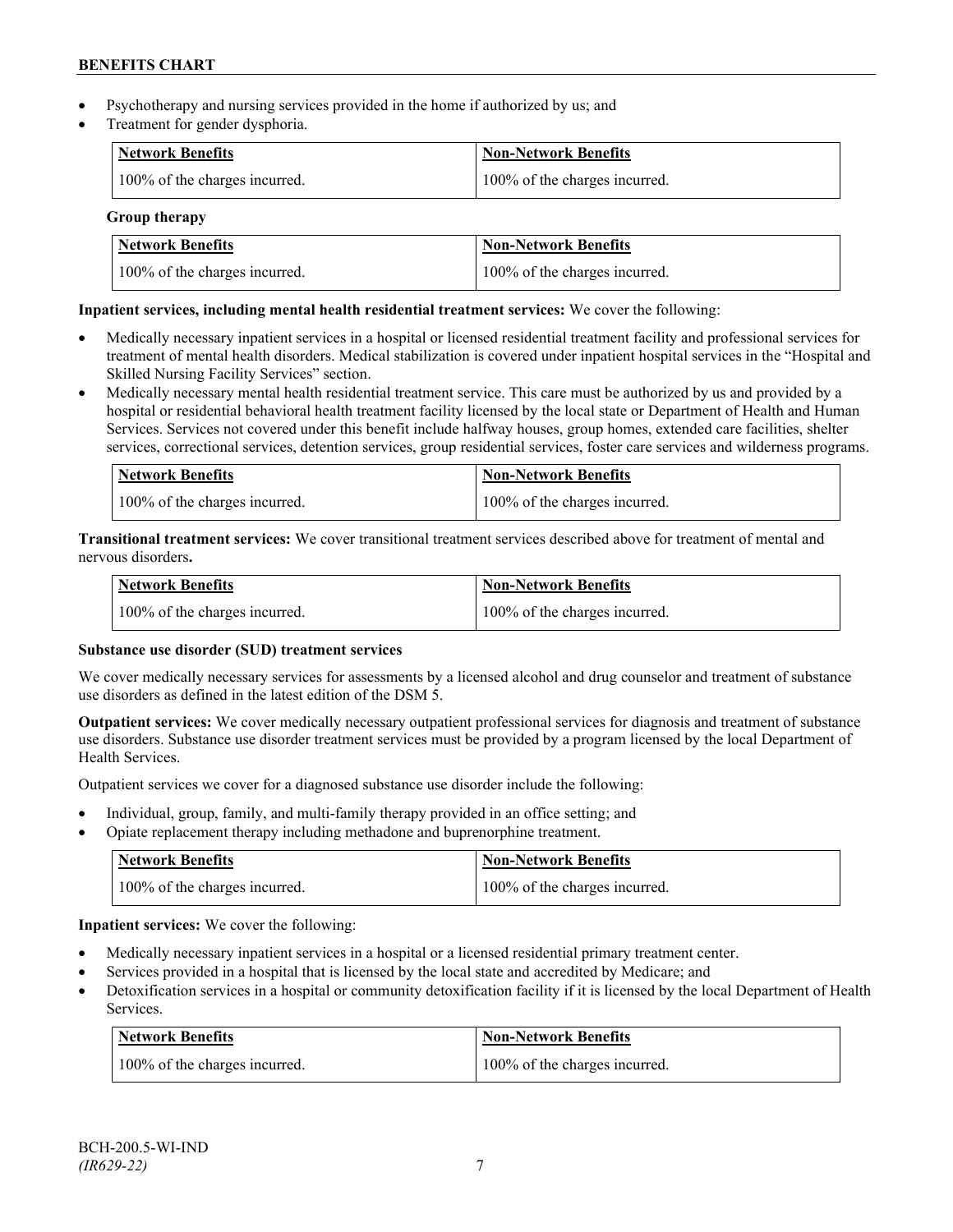**Transitional treatment services:** We cover transitional treatment services described above for treatment of substance use disorder.

| <b>Network Benefits</b>       | <b>Non-Network Benefits</b>   |
|-------------------------------|-------------------------------|
| 100% of the charges incurred. | 100% of the charges incurred. |

**Out of area services for Wisconsin students:** If a dependent child is a student located in a school in Wisconsin, but outside of our service area, we cover mental health and substance use disorder services as required under Wisconsin Statute 609.655.

- The student may have a clinical assessment from a local, non-network mental health or substance use disorder treatment provider at the network benefit level when prior authorized by us.
- If outpatient services are recommended in the clinical assessment, five outpatient visits from a non-network provider will be covered at the network benefit level.
- Our Medical Director will determine the need for continuing treatment by the non-network provider; additional visits may be approved.
- Coverage for the outpatient services will not be provided if the recommended treatment would keep the student from attending school on a regular basis or if the student is no longer attending the school full-time.

This benefit is subject to the limitations shown in this "Behavioral Health Services" section.

| Network Benefits              | <b>Non-Network Benefits</b>   |
|-------------------------------|-------------------------------|
| 100% of the charges incurred. | 100% of the charges incurred. |

A dependent child enrolled in a school outside of Wisconsin in not eligible for the benefit.

#### **Not Covered:**

See "Services Not Covered" in your Policy.

## **CHIROPRACTIC SERVICES**

## **Covered Services:**

We cover chiropractic services for rehabilitative care. Chiropractic services are adjustments to any abnormal articulations of the human body, especially those of the spinal column, for the purpose of giving freedom of action to impinged nerves that may cause pain or deranged function.

Massage therapy which is performed in conjunction with other treatment/modalities by a chiropractor, is part of a prescribed treatment plan and is not billed separately is covered.

| <b>Network Benefits</b>       | 'Non-Network Benefits         |
|-------------------------------|-------------------------------|
| 100% of the charges incurred. | 100% of the charges incurred. |

## **Not Covered:**

- Massage therapy for the purpose of comfort or convenience of the Insured.
- See "Services Not Covered" in your Policy.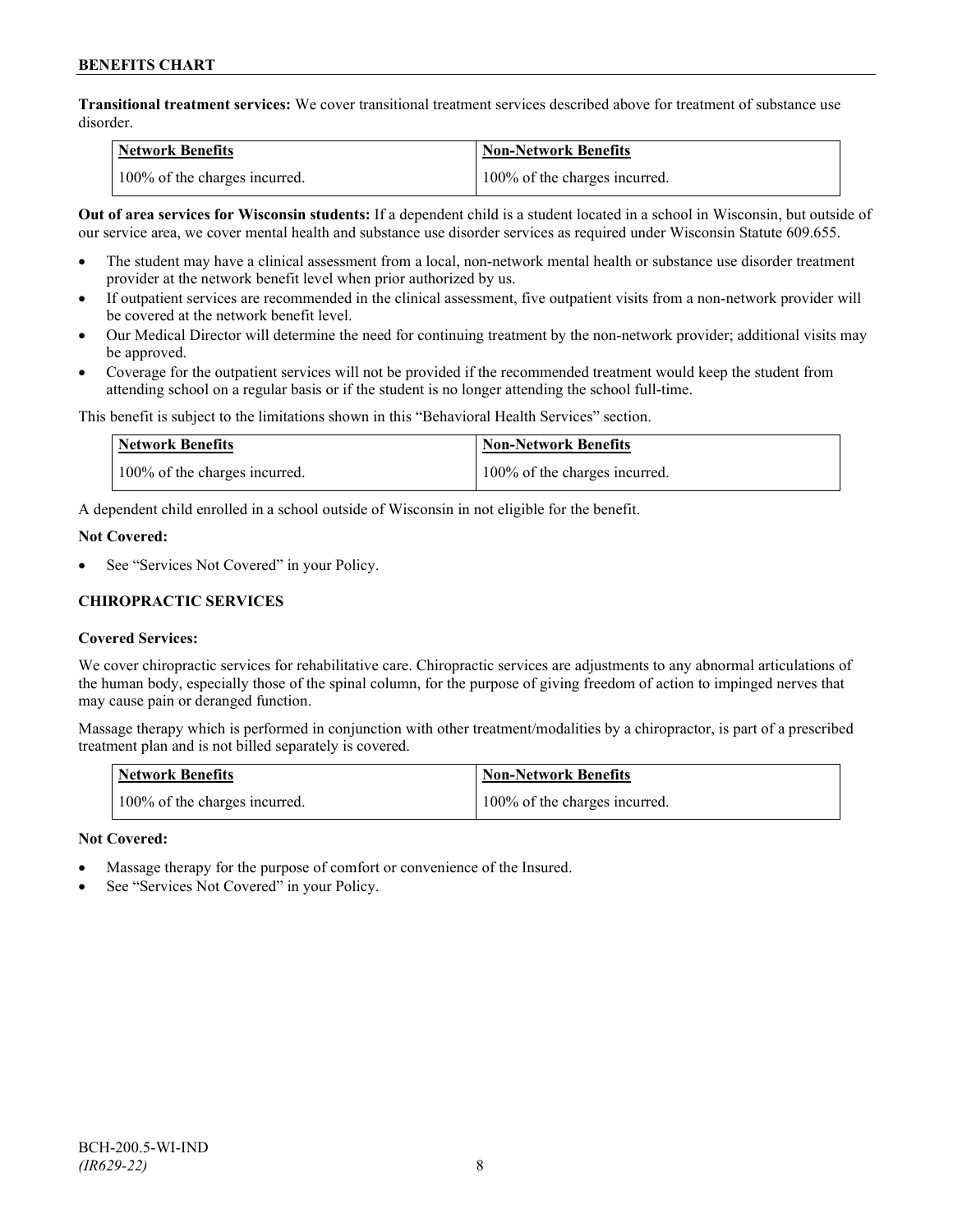## **CLINICAL TRIALS**

## **Covered Services:**

We cover certain routine services if you participate in a Phase I, Phase II, Phase III or Phase IV approved clinical trial that is conducted in relation to the prevention, detection, or treatment of cancer or other life-threatening disease or condition as defined in the Affordable Care Act. Approved clinical trials include (1) federally funded trials when the study or investigation is approved or funded by any of the federal agencies defined in the Public Health Services Act, section 2709 (d) (1) (A); (2) the study or investigation is conducted under an investigational new drug application reviewed by the Food and Drug Administration; and (3) the study or investigation is a drug trial that is exempt from having such an investigational new drug application. We cover routine patient costs for services that would be eligible under the Policy and this Benefits Chart if the service were provided outside of a clinical trial.

| <b>Network Benefits</b>                               | <b>Non-Network Benefits</b>                           |
|-------------------------------------------------------|-------------------------------------------------------|
| Coverage level is same as corresponding Network       | Coverage level is same as corresponding Non-Network   |
| Benefits, depending on type of service provided, such | Benefits, depending on type of service provided, such |
| as Office Visits for Illness or Injury, Inpatient or  | as Office Visits for Illness or Injury, Inpatient or  |
| <b>Outpatient Hospital Services.</b>                  | Outpatient Hospital Services.                         |

#### **Not Covered:**

- The investigative or experimental item, device or service itself.
- Items or services that are provided solely to satisfy data collection and analysis needs and that are not used in the direct clinical management of the patient.
- A service that is clearly inconsistent with widely accepted and established standards of care for a particular diagnosis.
- See "Services Not Covered" in your Policy.

## **DENTAL SERVICES**

#### **Covered Services:**

We cover services as described below.

**Accidental dental services:** We cover services dentally necessary to treat and restore damage done to sound, natural, unrestored teeth as a result of an accidental injury. Coverage is for damage caused by external trauma to face and mouth only, not for cracked or broken teeth, which result from biting or chewing. We cover restorations, root canals, crowns and replacement of teeth lost that are directly related to the accident in which the Insured was involved. We cover initial exams, xrays and palliative treatment including extractions, and other oral surgical procedures directly related to the accident. Subsequent treatment must be initiated within the specified time-frame and must be directly related to the accident. We do not cover restoration and replacement of teeth that are not "sound and natural" at the time of the accident.

Subsequent treatment must be initiated within the specified time-frame and must be directly related to the accident. We do not cover restoration and replacement of teeth that are not "sound and natural" at the time of the accident.

Full mouth rehabilitation to correct occlusion (bite) and malocclusion (misaligned teeth not due to the accident) are not covered.

When an implant-supported dental prosthetic treatment is pursued, benefits are Limited to the amount that would be paid toward the placement of a removable dental prosthetic appliance that could be used in the absence of implant treatment.

| <b>Network Benefits</b>       | <b>Non-Network Benefits</b> |
|-------------------------------|-----------------------------|
| 100% of the charges incurred. | No coverage.                |

For all accidental dental services, treatment and/or restoration must be initiated within six months of the date of the injury. Coverage is Limited to the initial course of treatment and/or initial restoration. Services must be provided within twentyfour months of the date of injury to be covered.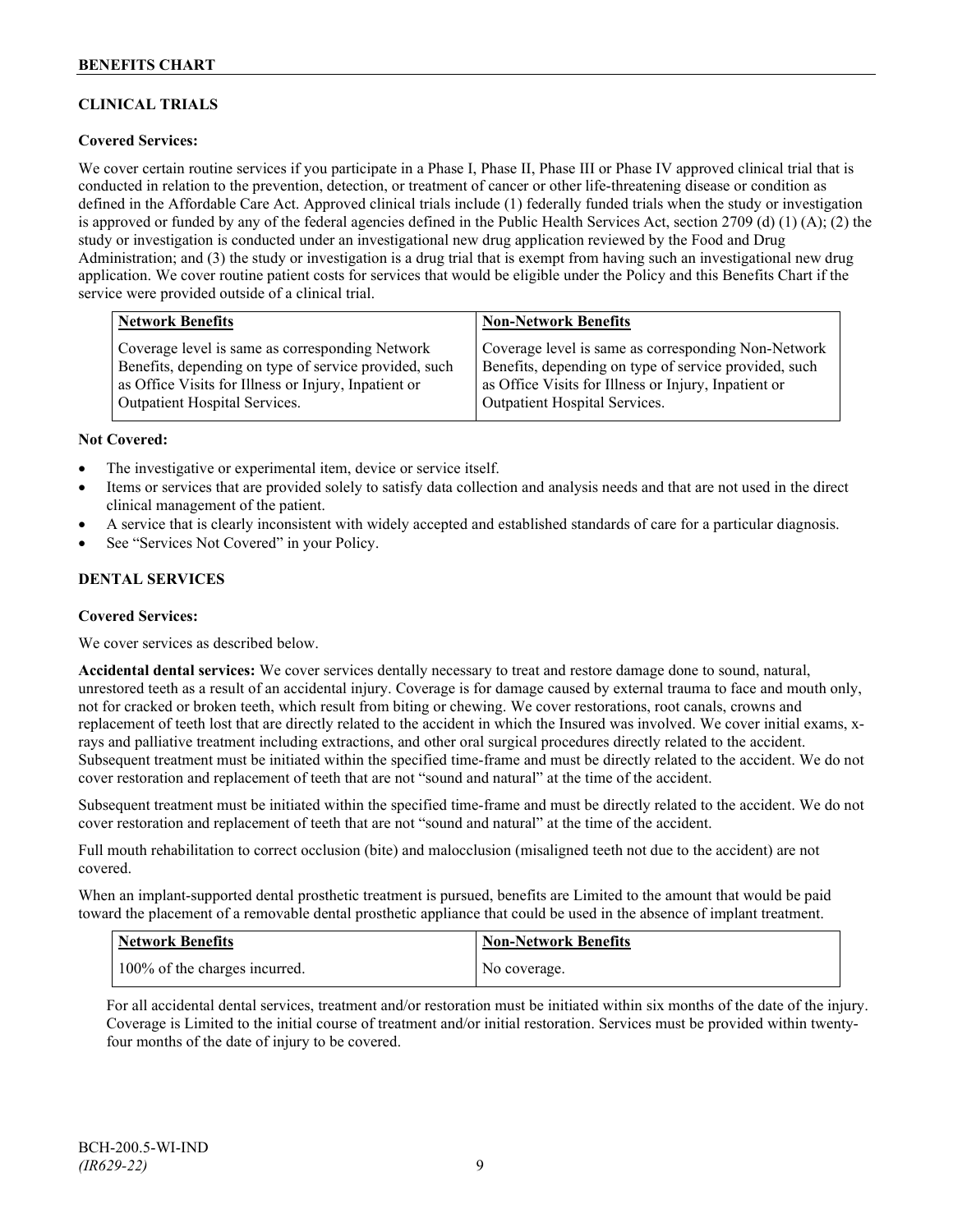### **Medical referral dental services**

**Medically necessary outpatient dental services:** We cover medically necessary outpatient dental services. Coverage is Limited to dental services required for treatment of an underlying medical condition, e.g., removal of teeth to complete radiation treatment for cancer of the jaw, cysts and lesions.

| Network Benefits              | <b>Non-Network Benefits</b>   |
|-------------------------------|-------------------------------|
| 100% of the charges incurred. | 100% of the charges incurred. |

**Medically necessary hospitalization and anesthesia for dental care:** We cover medically necessary hospitalization and anesthesia for dental care. This is Limited to charges incurred by an Insured who: (1) is a child under age 5; (2) is severely disabled; (3) has a medical condition, and requires hospitalization or general anesthesia for dental care treatment; or (4) is a child between ages 5 and 12 and care in dental offices has been attempted unsuccessfully and usual methods of behavior modification have not been successful, or when extensive amounts of restorative care, exceeding 4 appointments, are required.

Coverage is Limited to facility and anesthesia charges. Oral surgeon/dentist professional fees are not covered. The following are examples, though not all-inclusive, of medical conditions which may require hospitalization for dental services: severe asthma, severe airway obstruction or hemophilia. Hospitalization required due to the behavior of the Insured or due to the extent of the dental procedure is not covered.

| Network Benefits              | <b>Non-Network Benefits</b>   |
|-------------------------------|-------------------------------|
| 100% of the charges incurred. | 100% of the charges incurred. |

**Medical complications of dental care:** We cover medical complications of dental care. Treatment must be medically necessary care and related to medical complications of non-covered dental care, including complications of the head, neck, or substructures.

| Network Benefits              | Non-Network Benefits          |
|-------------------------------|-------------------------------|
| 100% of the charges incurred. | 100% of the charges incurred. |

**Oral surgery:** We cover oral surgery. Coverage is Limited to treatment of medical conditions requiring oral surgery, such as treatment of oral neoplasm, non-dental cysts, fracture of the jaw, trauma of the mouth and jaw, and any other oral surgery procedures provided as medically necessary dental services.

| <b>Network Benefits</b>       | <b>Non-Network Benefits</b>   |
|-------------------------------|-------------------------------|
| 100% of the charges incurred. | 100% of the charges incurred. |

**Treatment of cleft lip and cleft palate:** We cover treatment of cleft lip and cleft palate of a dependent child, including orthodontic treatment and oral surgery directly related to the cleft. Dental services which are not required for the treatment of cleft lip or cleft palate are not covered. If a dependent child covered under your Policy is also covered under a dental plan which includes orthodontic services, that dental plan shall be considered primary for the necessary orthodontic services. Oral appliances are subject to the same copayment, conditions and limitations as durable medical equipment.

| <b>Network Benefits</b>                               | <b>Non-Network Benefits</b>                           |
|-------------------------------------------------------|-------------------------------------------------------|
| Coverage level is same as corresponding Network       | Coverage level is same as corresponding Non-Network   |
| Benefits, depending on type of service provided, such | Benefits, depending on type of service provided, such |
| as Office Visits for Illness or Injury, Inpatient or  | as Office Visits for Illness or Injury, Inpatient or  |
| Outpatient Hospital Services.                         | Outpatient Hospital Services.                         |

**Treatment of temporomandibular disorder (TMD) and craniomandibular disorder (CMD):** We cover diagnostic procedures, surgical treatment and non-surgical treatment (including intraoral splint therapy devices) for temporomandibular disorder (TMD) and craniomandibular disorder (CMD), which is medically necessary care. Dental services which are not required to directly treat TMD or CMD are not covered.

| <b>Network Benefits</b>       | <b>Non-Network Benefits</b>   |
|-------------------------------|-------------------------------|
| 100% of the charges incurred. | 100% of the charges incurred. |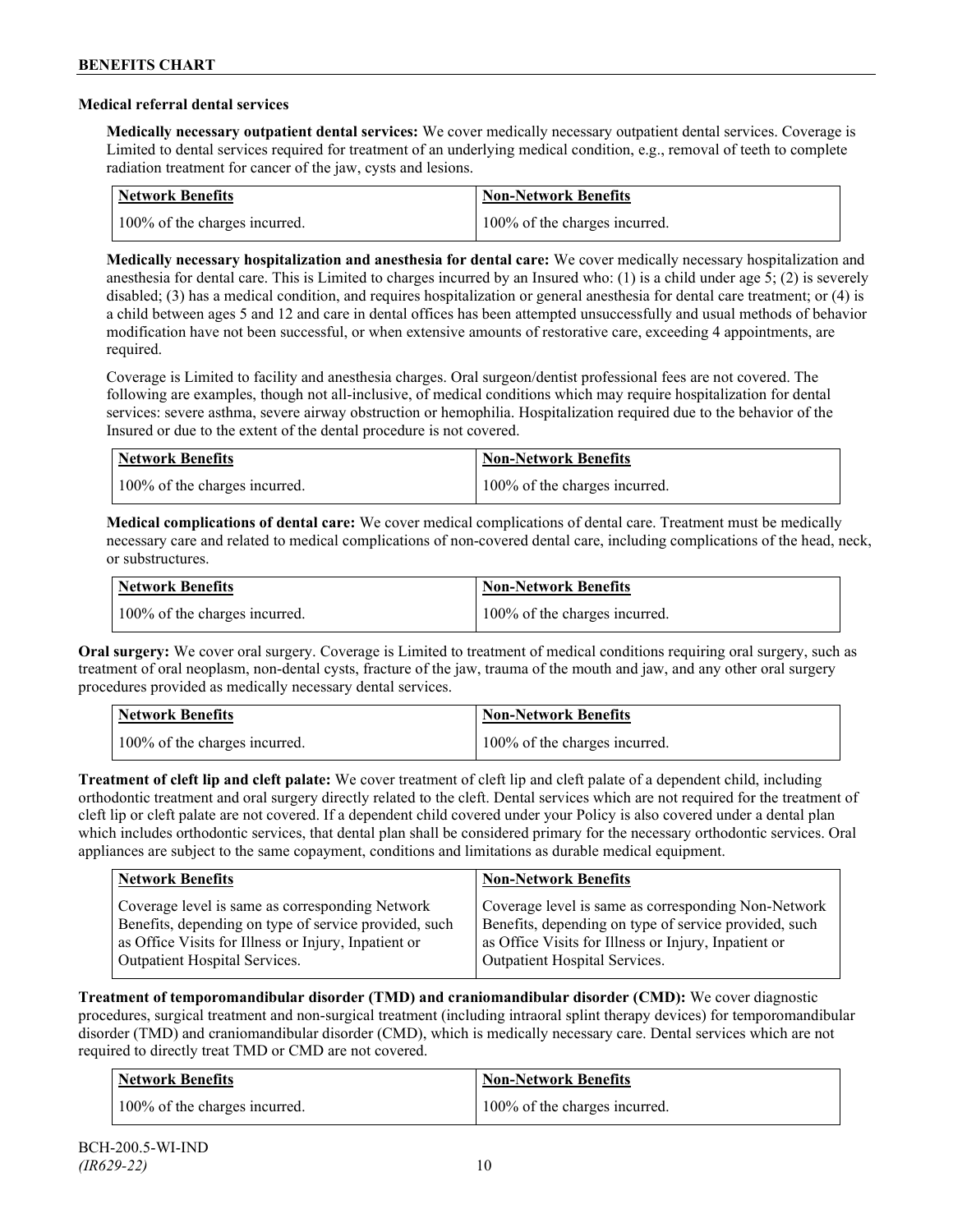## **Not Covered:**

- Dental treatment, procedures or services not listed in this Benefits Chart.
- Accident-related dental services if treatment is: (1) provided to teeth which are not sound and natural; (2) to teeth which have been restored; (3) initiated beyond six months from the date of the injury; (4) received beyond the initial treatment or restoration; or (5) received beyond twenty-four months from the date of injury.
- Accident-related dental services by a Non-Network provider.
- Oral surgery to remove wisdom teeth.
- Orthognathic treatment or procedures and all related services.
- See "Services Not Covered" in your Policy.

## **DIABETIC EQUIPMENT AND SUPPLIES**

#### **Covered Services:**

We cover physician prescribed medically appropriate and necessary drugs and supplies used in the management and treatment of diabetes for members with gestational, Type I or Type II diabetes including durable diabetic equipment and disposable supplies, as described below.

Certain items are only covered if your condition meets our coverage criteria and obtained through an authorized vendor. For more information on what we cover and any prior authorization requirements, call Member Services or log on to your "*my*HealthPartners" account at [healthpartners.com.](http://www.healthpartners.com/)

Insulin and medications for diabetes are covered as outpatient drugs under the "Prescription Drug Services" section.

**Pumps and pump supplies.** These include diabetic insulin pumps, diabetic infusion pumps and infusion pump supplies such as infusion sets, tubing, connectors and syringe reservoirs.

| <b>Network Benefits</b>       | <b>Non-Network Benefits</b>   |
|-------------------------------|-------------------------------|
| 100% of the charges incurred. | 100% of the charges incurred. |

## **All other durable equipment and diabetic supplies**

Durable Diabetic Equipment and Supplies. These include continuous glucose monitoring system (CGMS), transmitter, sensors and receivers, diabetic blood glucose monitors and control/calibrating solutions (for checking accuracy or testing equipment and test strips).

Disposable Diabetic Supplies. These are one-time use supplies, including syringes, lancets, lancet devices, blood and urine ketone test strips, and needles.

Certain diabetic supplies and equipment must be purchased at a pharmacy.

| <b>Network Benefits</b>       | <b>Non-Network Benefits</b>   |
|-------------------------------|-------------------------------|
| 100% of the charges incurred. | 100% of the charges incurred. |

## **Limitations:**

- No more than a 90-day supply of diabetic supplies are covered and dispensed at a time.
- We require that certain diabetic supplies and equipment be purchased at a pharmacy.
- Diabetic supplies and equipment are limited to certain models and brands.
- Durable medical equipment and supplies must be obtained from or repaired by approved vendors.
- Covered services and supplies are based on established medical policies, which are subject to periodic review and modification by the medical or dental directors. Our medical policy for diabetic supplies includes information on our required models and brands. These medical policies (medical coverage criteria) are available by calling Member Services, or logging on to your "*my*HealthPartners" account at healthpartners.com.

## **Not Covered:**

- Replacement or repair of any covered items, if the items are (i) damaged or destroyed by misuse, abuse or carelessness, (ii) lost; or (iii) stolen.
- Duplicate or similar items.

BCH-200.5-WI-IND *(IR629-22)* 11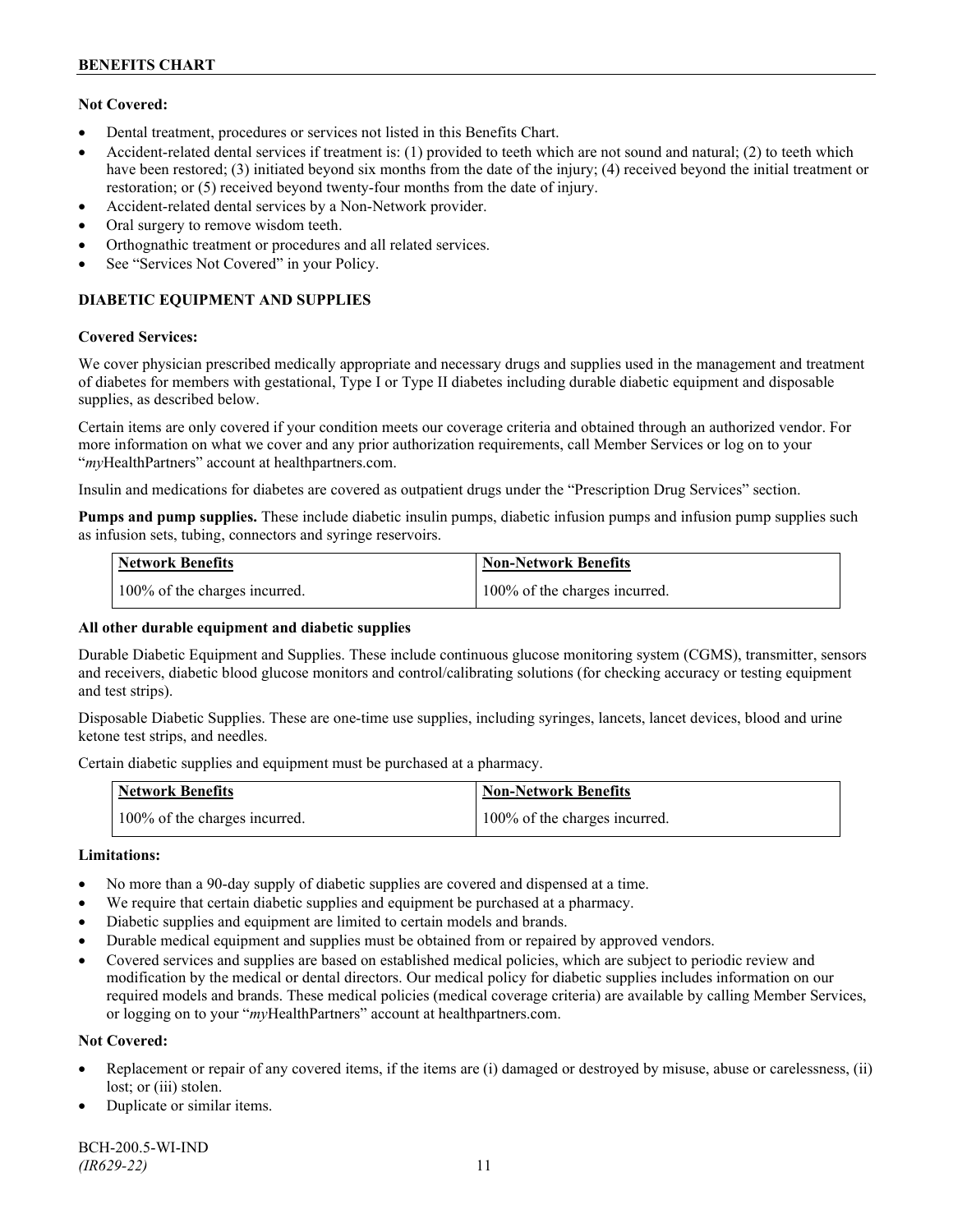- Labor and related charges for repair of any covered items which are more than the cost of replacement by an approved vendor.
- Batteries for monitors and equipment.
- Sales tax, mailing, delivery charges, service call charges.
- See "Services Not Covered" in your Policy.

## **DIAGNOSTIC IMAGING SERVICES**

#### **Covered Services:**

We cover diagnostic imaging, when ordered by a provider and provided in a clinic or outpatient hospital facility.

We cover services provided in a clinic or outpatient hospital facility. To see the benefit level for inpatient hospital or skilled nursing facility services, see benefits under Inpatient Hospital and Skilled Nursing Facility Services.

### **Outpatient magnetic resonance imaging (MRI) and computed tomography (CT)**

| <b>Network Benefits</b>       | <b>Non-Network Benefits</b>   |
|-------------------------------|-------------------------------|
| 100% of the charges incurred. | 100% of the charges incurred. |

#### **All other outpatient diagnostic imaging services**

#### **Services for illness or injury**

| <b>Network Benefits</b>       | <b>Non-Network Benefits</b>      |
|-------------------------------|----------------------------------|
| 100% of the charges incurred. | $100\%$ of the charges incurred. |

#### **Preventive services (MRI/CT procedures are not considered preventive)**

Diagnostic imaging services associated with preventive services are covered at the benefit level shown in the "Preventive Services" section of this Benefits Chart.

#### **Not Covered:**

See "Services Not Covered" in your Policy.

## **DURABLE MEDICAL EQUIPMENT, PROSTHETICS, ORTHOTICS AND SUPPLIES**

## **Covered Services:**

We cover equipment and services, as described below.

We cover durable medical equipment and services, prosthetics, orthotics, and supplies, subject to the limitations below, including certain disposable supplies, and enteral feedings.

We cover external hearing aids, cochlear implants, and related treatment prescribed by a physician or by a licensed audiologist for Insureds under 18 years of age who have hearing loss.

We also cover basic hearing aids for Insureds age 18 or older for the correction of a hearing impairment.

Osseointegrated or bone-anchored hearing aids are only covered for Insureds who have hearing loss that is not correctable by any other procedure.

Hearing aids are Limited to one basic, standard hearing aid for each ear every three years.

A basic hearing aid is defined as a hearing device that consists of a microphone, amplifier, volume control, battery and receiver. It does not include upgrades above and beyond the functionality of a basic hearing aid, including, but not Limited to, hearing improvements for group settings, background noise, Bluetooth/remote control functionality, or extended warranties. Charges for upgrades above the cost of a basic, standard hearing aid are not covered.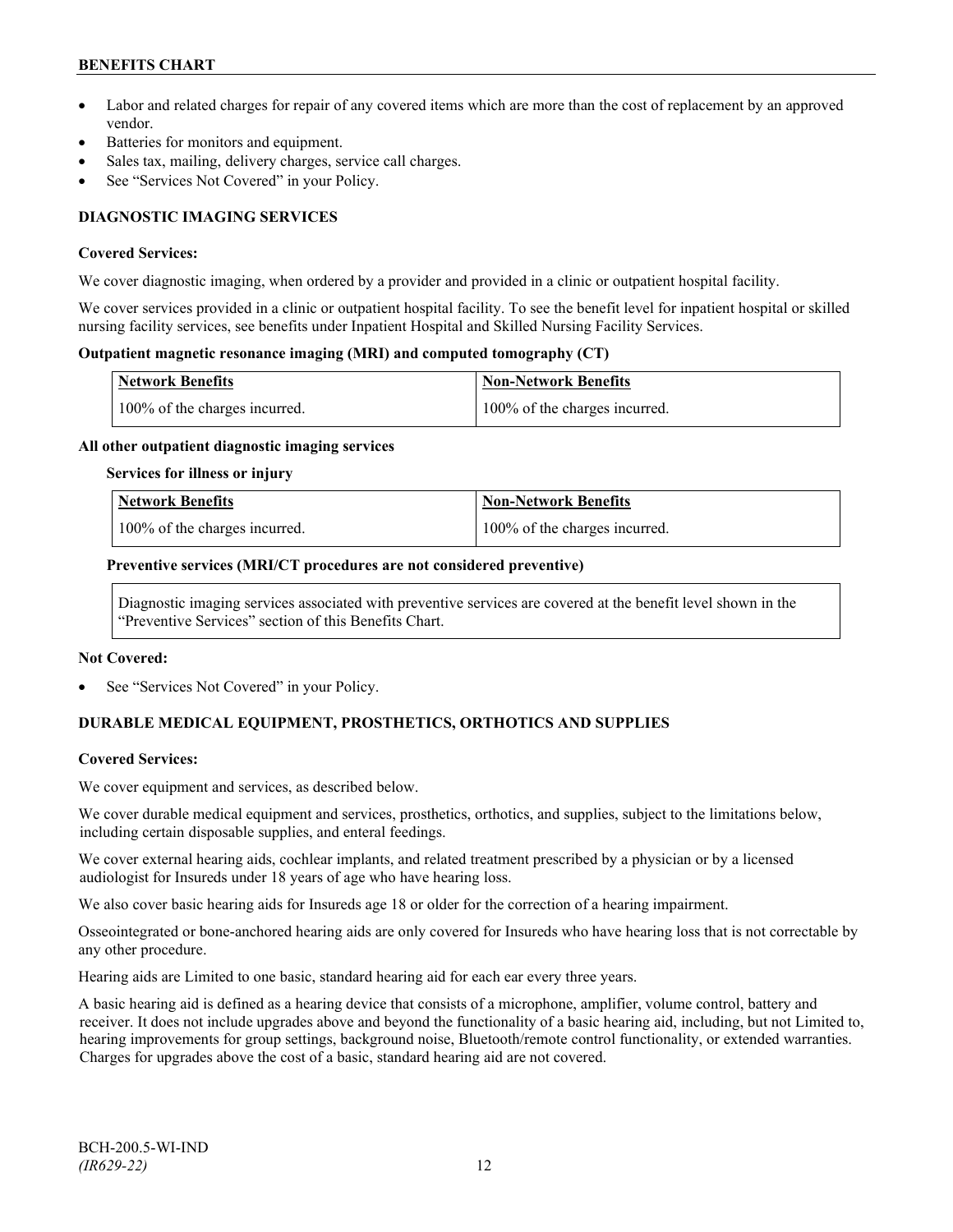Diabetic equipment and supplies are covered under the "Diabetic Equipment and Supplies" section.

| <b>Network Benefits</b>       | <b>Non-Network Benefits</b>   |
|-------------------------------|-------------------------------|
| 100% of the charges incurred. | 100% of the charges incurred. |

### **Special dietary treatment for phenylketonuria (PKU) if it meets our medical coverage criteria**

| <b>Network Benefits</b>       | <b>Non-Network Benefits</b>   |
|-------------------------------|-------------------------------|
| 100% of the charges incurred. | 100% of the charges incurred. |

#### **Oral amino acid based elemental formula if it meets our medical coverage criteria**

| Network Benefits              | Non-Network Benefits          |
|-------------------------------|-------------------------------|
| 100% of the charges incurred. | 100% of the charges incurred. |

#### **Limitations:**

Coverage of durable medical equipment is Limited by the following.

- Payment will not exceed the cost of an alternate piece of equipment or service that is effective and medically necessary.
- For prosthetic benefits, other than oral appliances for cleft lip and cleft palate, payment will not exceed the cost of an alternate piece of equipment or service that is effective, medically necessary and enables Insureds to conduct standard activities of daily living.
- We reserve the right to determine if an item will be approved for rental vs. purchase.
- We require that certain diabetic supplies and equipment be purchased at a pharmacy.
- Covered services and supplies are based on established medical policies which are subject to periodic review and modification by the medical directors. Our medical policy for diabetic supplies includes information on our required models and brands. These medical policies (medical coverage criteria) are available by calling Member Services, or logging on to your "*my*HealthPartners" account at [healthpartners.com.](http://www.healthpartners.com/)

## **Not Covered:**

Items which are not eligible for coverage include, but are not Limited to:

- Replacement or repair of any covered items, if the items are (i) damaged or destroyed by misuse, abuse or carelessness, (ii) lost; or (iii) stolen.
- Duplicate or similar items.
- Labor and related charges for repair of any covered items which are more than the cost of replacement by an approved vendor.
- Sales tax, mailing, delivery charges, service call charges.
- Items which are primarily educational in nature or for hygiene, vocation, comfort, convenience or recreation.
- Communication aids or devices: equipment to create, replace or augment communication abilities including, but not Limited to, speech processors, receivers, communication boards, or computer or electronic assisted communication.
- Implantable and osseointegrated or bone-anchored hearing aids and their fitting, except as specifically described in this Benefits Chart. This exclusion does not apply to cochlear implants.
- Eyeglasses, contact lenses and their fitting, measurement and adjustment, except as specifically described in this Benefits Chart.
- Hair prostheses (wigs).
- Household equipment which primarily has customary uses other than medical, such as, but not Limited to, exercise cycles, air purifiers, central or unit air conditioners, water purifiers, non-allergenic pillows, mattresses or waterbeds.
- Household fixtures including, but not Limited to, escalators or elevators, ramps, swimming pools and saunas.
- Modifications to the structure of the home including, but not Limited to, wiring, plumbing or charges for installation of equipment.
- Vehicle, car or van modifications including, but not Limited to, hand brakes, hydraulic lifts and car carrier.
- Rental equipment while owned equipment is being repaired by non-contracted vendors, beyond one month rental of medically necessary equipment.
- Other equipment and supplies, including, but not Limited to assistive devices, that we determine are not eligible for coverage.

BCH-200.5-WI-IND *(IR629-22)* 13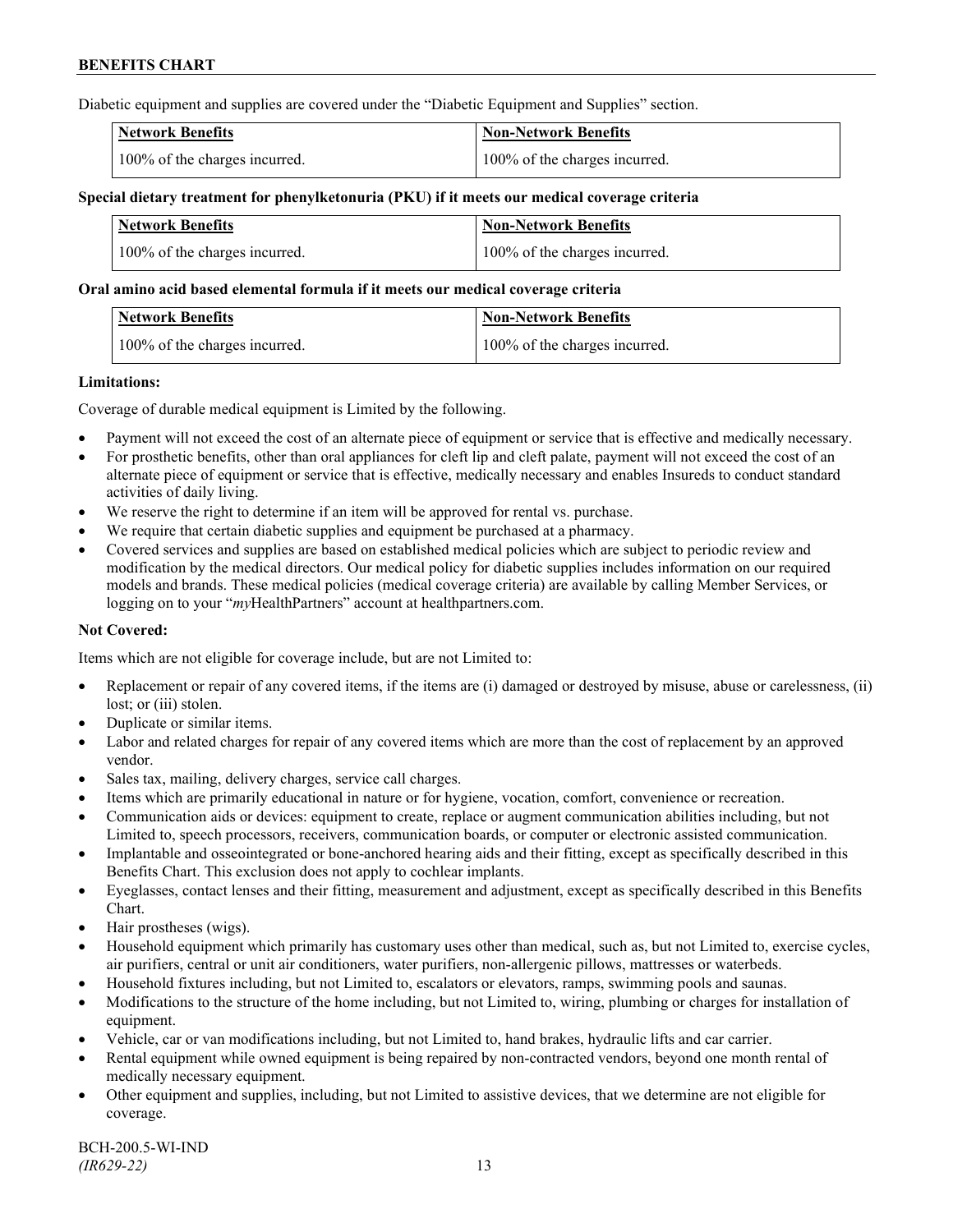See "Services Not Covered" in your Policy.

## **EMERGENCY AND URGENTLY NEEDED CARE SERVICES**

## **Covered Services:**

We cover services for emergency care and urgently needed care if the services are otherwise eligible for coverage under your Policy.

**Urgently needed care.** These are services to treat an unforeseen illness or injury that:

- are required in order to prevent a serious deterioration in your health, and
- cannot be delayed until the next available clinic or office hours.

| <b>Network Benefits</b>       | <b>Non-Network Benefits</b>   |
|-------------------------------|-------------------------------|
| 100% of the charges incurred. | 100% of the charges incurred. |

**Emergency care.** These are services to treat:

- the sudden, unexpected onset of illness or injury which, if left untreated or unattended until the next available clinic or office hours, would result in hospitalization, or
- a condition requiring professional health services immediately necessary to preserve life or stabilize health.

Emergency care includes emergency services as defined in Division BB, Title I, Section 102 of the Consolidated Appropriations Act of 2021.

When reviewing claims for coverage of emergency services, our medical director will take into consideration a reasonable layperson's belief that the circumstances required immediate medical care that could not wait until the next working day or next available clinic appointment.

## **Emergency care in a hospital emergency room, including professional services of a physician**

| Network Benefits              | <b>Non-Network Benefits</b> |
|-------------------------------|-----------------------------|
| 100% of the charges incurred. | See Network Benefits.       |

## **Inpatient emergency care in a hospital**

| <b>Network Benefits</b>       | <b>Non-Network Benefits</b> |
|-------------------------------|-----------------------------|
| 100% of the charges incurred. | See Network Benefits.       |

## **Not Covered:**

See "Services Not Covered" in your Policy.

## **GENE THERAPY**

## **Covered Services:**

We cover gene therapy treatment that meets our current medical coverage criteria.

| <b>Network Benefits</b>                                                                                                                                                                                 | <b>Non-Network Benefits</b> |
|---------------------------------------------------------------------------------------------------------------------------------------------------------------------------------------------------------|-----------------------------|
| Coverage level is same as corresponding Network<br>Benefit, depending on type of service provided, such as<br>Office Visits for Illness or Injury, Inpatient or<br><b>Outpatient Hospital Services.</b> | No coverage.                |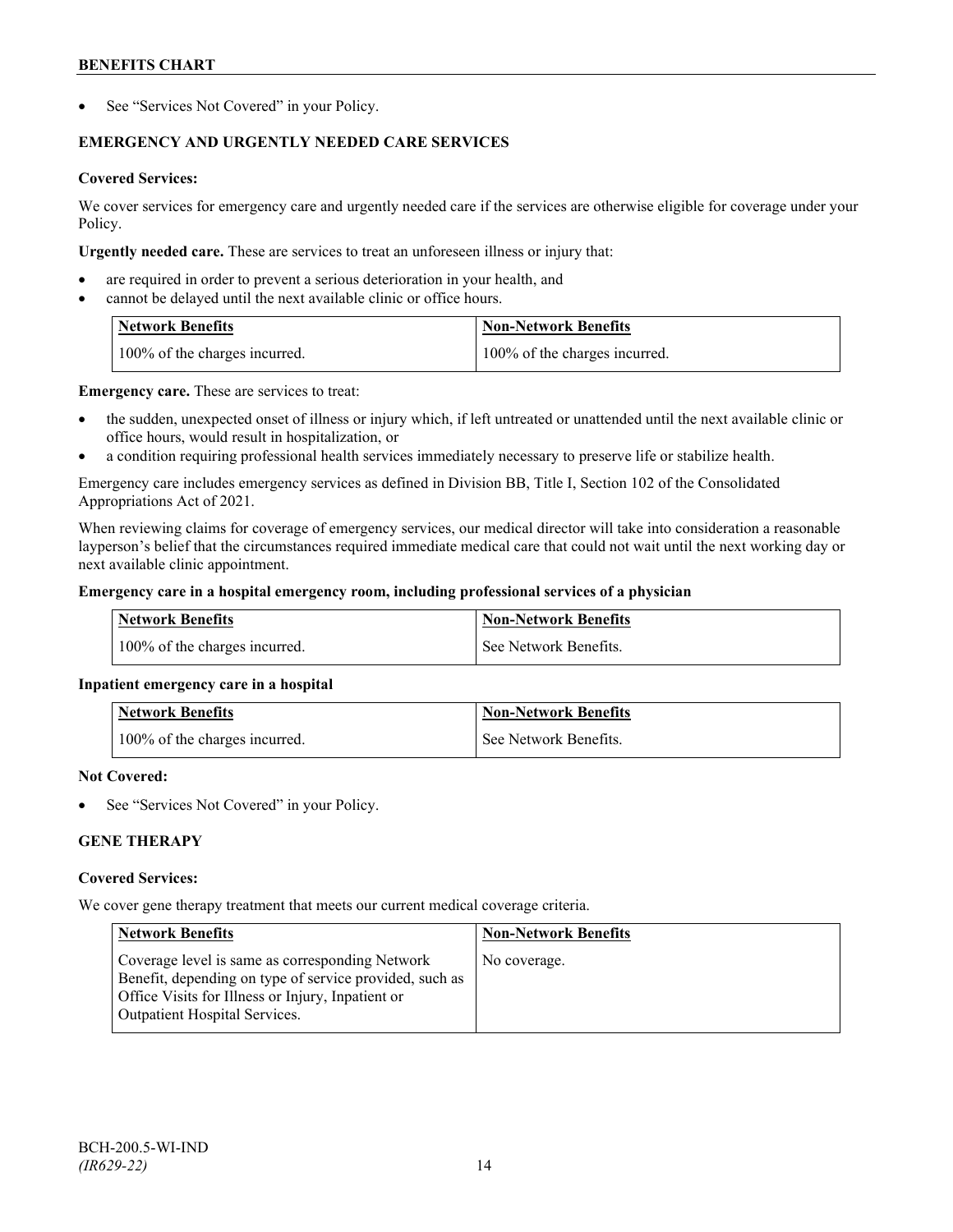## **Limitations:**

- Gene therapy must be provided by a designated provider.
- Specific types of gene therapy are Limited to therapies and conditions specified in our medical coverage criteria.

## **Not Covered:**

See "Services Not Covered" in your Policy.

## **HEALTH EDUCATION**

### **Covered Services:**

We cover education for preventive services and education for the management of chronic health problems (such as diabetes).

| <b>Network Benefits</b>       | <b>Non-Network Benefits</b>   |
|-------------------------------|-------------------------------|
| 100% of the charges incurred. | 100% of the charges incurred. |

## **Not Covered:**

See "Services Not Covered" in your Policy.

## **HOME-BASED COMPREHENSIVE HEALTH RISK ASSESSMENT**

#### **Covered Services:**

If you meet our criteria for coverage, you may qualify for our home-based comprehensive health risk assessment program. The program covers a health assessment with a designated nurse practitioner.

| <b>Network Benefits</b>       | <b>Non-Network Benefits</b> |
|-------------------------------|-----------------------------|
| 100% of the charges incurred. | No coverage.                |

## **Not Covered:**

See "Services Not Covered" in your Policy.

## **HOME HEALTH SERVICES**

## **Covered Services:**

We cover skilled nursing services, physical therapy, occupational therapy, speech therapy, respiratory therapy and other therapeutic services, non-routine prenatal and routine postnatal well child visits (as described in our medical coverage criteria), phototherapy services for newborns, home health aide services and other eligible home health services when provided in your home, if you are homebound (i.e., unable to leave home without considerable effort due to a medical condition). Lack of transportation does not constitute homebound status. For phototherapy services for newborns and high risk prenatal services, supplies and equipment are included.

We cover total parenteral nutrition/intravenous ("TPN/IV") therapy, equipment, supplies and drugs in connection with IV therapy. IV line care kits are covered under Durable Medical Equipment.

We cover palliative care benefits. Palliative care includes symptom management, education and establishing goals of care. We waive the requirement that you be homebound for a Limited number of home visits for palliative care (as shown in this Benefits Chart), if you have a life-threatening, non-curable condition which has a prognosis of survival of two years or less. Additional palliative care visits are eligible under the home health services benefit if you are homebound and meet all other requirements defined in this section.

You do not need to be homebound to receive total parenteral nutrition/intravenous ("TPN/IV") therapy.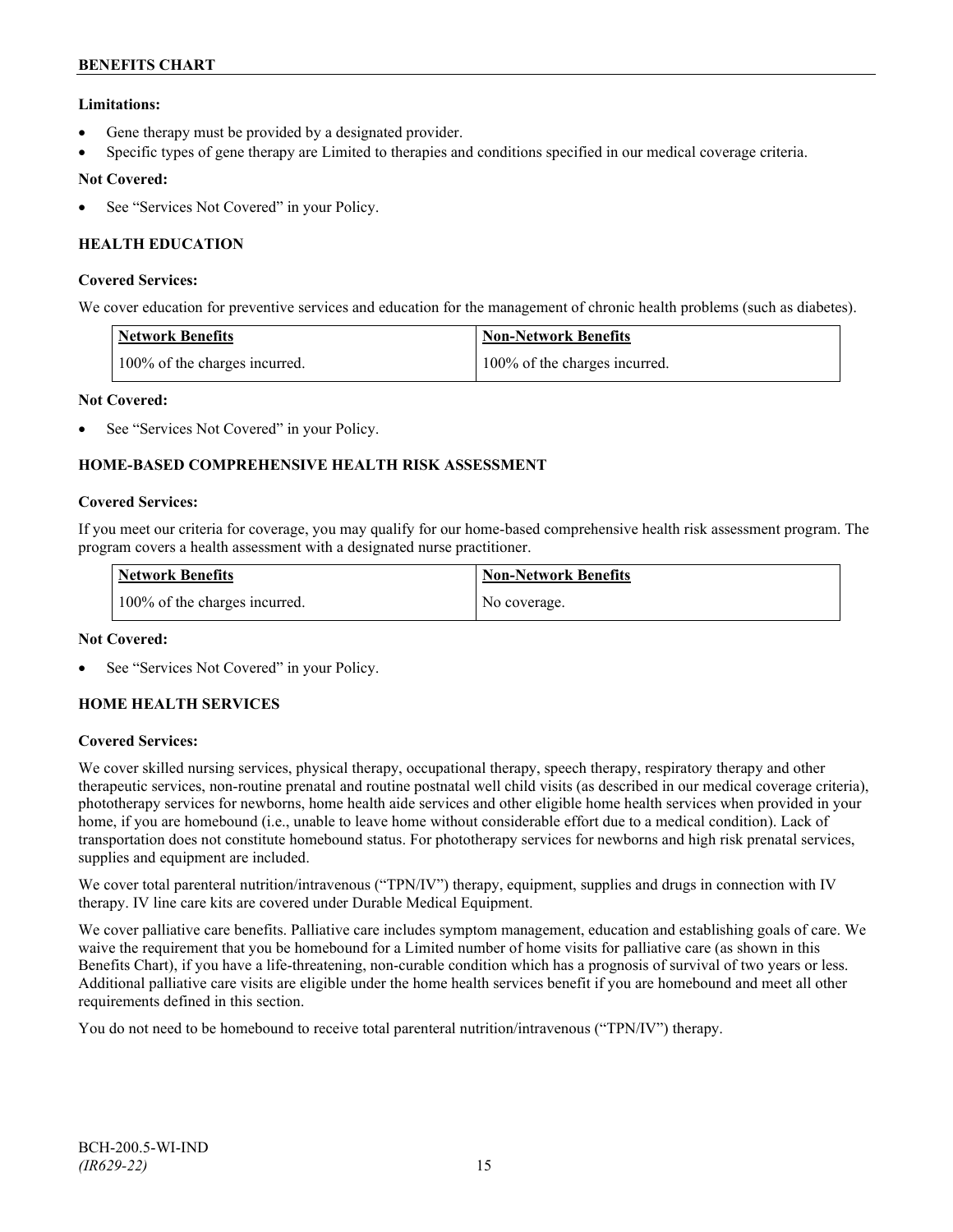Home health services are eligible and covered only when:

- medically necessary; and
- provided as rehabilitative care, terminal care or maternity care; and
- ordered by a physician, and included in the written home care plan.

## **Physical therapy, occupational therapy, speech therapy, respiratory therapy, home health aide services and palliative care**

| <b>Network Benefits</b>       | <b>Non-Network Benefits</b> |
|-------------------------------|-----------------------------|
| 100% of the charges incurred. | No coverage.                |

#### **TPN/IV therapy, skilled nursing services, non-routine prenatal/postnatal services and phototherapy**

| Network Benefits              | Non-Network Benefits |
|-------------------------------|----------------------|
| 100% of the charges incurred. | No coverage.         |

Each 24-hour visit (or shifts up to 24-hour visits) equals one visit and counts toward the Maximum visits for all other services shown below. Any visit that lasts less than 24 hours regardless of the length of the visit, will count as one visit toward the Maximum visits for all other services shown below. All visits must be medically necessary and benefit eligible.

#### **Routine postnatal well child visits**

| <b>Network Benefits</b>       | Non-Network Benefits          |
|-------------------------------|-------------------------------|
| 100% of the charges incurred. | 100% of the charges incurred. |

#### **Maximum visits for palliative care:**

If you are eligible to receive palliative care in the home and you are not homebound, there is a maximum of 12 visits per calendar year.

#### **Maximum visits for all services other than palliative care:**

| Network Benefits             | <b>Non-Network Benefits</b> |
|------------------------------|-----------------------------|
| 60 visits per calendar year. | No coverage.                |

The routine postnatal well child visits do not count toward the visit limit.

## **Limitations:**

- Home health services are not provided as a substitute for a primary caregiver in the home or as relief (respite) for a primary caregiver in the home. We will not reimburse family members or residents in your home for the above services.
- A service shall not be considered a skilled nursing service merely because it is performed by, or under the direct supervision of, a licensed nurse. Where a service (such as tracheotomy suctioning or ventilator monitoring) or like services, can be safely and effectively performed by a non-medical person (or self-administered), without the direct supervision of, a licensed nurse, the service shall not be regarded as a skilled nursing service, whether or not a skilled nurse actually provides the service. The unavailability of a competent person to provide a non-skilled service shall not make it a skilled service when a skilled nurse provides it. Only the skilled nursing component of so-called "blended" services (i.e. services which include skilled and non-skilled components) are covered under this Benefits Chart.

## **Not Covered:**

- Home Health Services by a Non-Network provider.
- Financial or legal counseling services.
- Housekeeping or meal services in your home.
- Private duty nursing services.
- Services provided by a family member or enrollee, or a resident in the enrollee's home.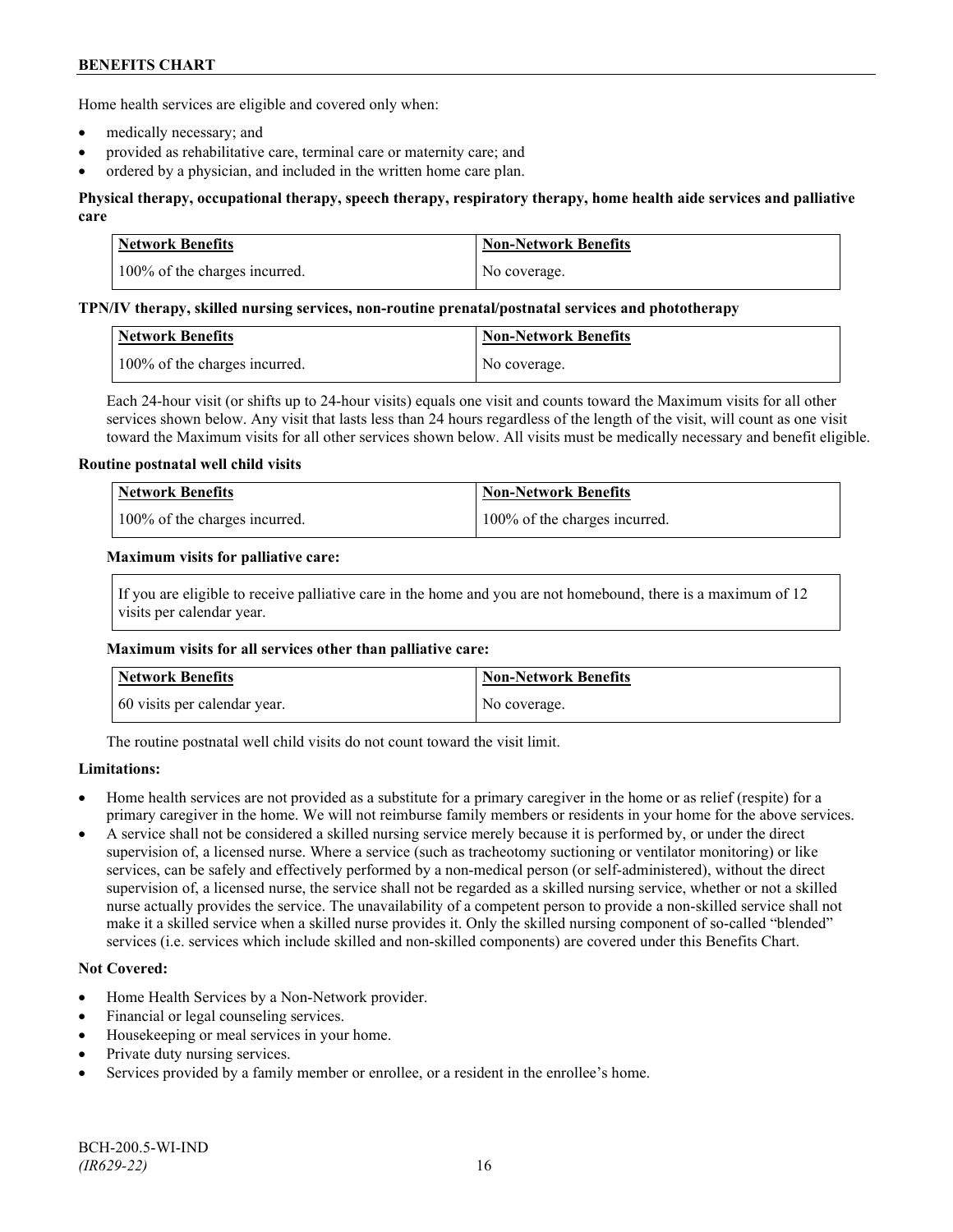- Vocational rehabilitation and recreational or educational therapy. Recreation therapy is therapy provided solely for the purpose of recreation, including, but not Limited to: (a) requests for physical therapy or occupational therapy to improve athletic ability, and (b) braces or guards to prevent sports injuries.
- See "Services Not Covered" in your Policy.

## **HOME HOSPICE SERVICES**

### **Applicable Definitions:**

**Part-time.** This is up to two hours of service per day, more than two hours is considered continuous care.

**Continuous Care.** This is from two to twelve hours of service per day provided by a registered nurse, licensed practical nurse, or home health aide, during a period of crisis in order to maintain a terminally ill patient at home.

**Appropriate Facility.** This is a nursing home, hospice residence, or other inpatient facility.

**Custodial Care Related to Hospice Services.** This means providing assistance in the activities of daily living and the care needed by a terminally ill patient which can be provided by primary caregiver (i.e., family member or friend) who is responsible for the patient's home care.

## **Covered Services:**

**Home hospice program:** We cover the services described below if you are terminally ill and accepted as a home hospice program participant. You must meet the eligibility requirements of the program, and elect to receive services through the home hospice program. The services will be provided in your home, with inpatient care available when medically necessary as described below. If you elect to receive hospice services, you do so in lieu of curative treatment for your terminal illness for the period you are enrolled in the home hospice program.

**Eligibility:** In order to be eligible to be enrolled in the home hospice program, you must: (1) be a terminally ill patient (prognosis of six months or less); (2) have chosen a palliative treatment focus (i.e., emphasizing comfort and supportive services rather than treatment attempting to cure the disease or condition); and (3) continue to meet the terminally ill prognosis as reviewed by our medical director or his or her designee over the course of care. You may withdraw from the home hospice program at any time.

**Eligible services:** Hospice services include the following services provided in accordance with an approved hospice treatment plan:

- Home Health Services:
	- o Part-time care provided in your home by an interdisciplinary hospice team (which may include a physician, nurse, social worker, and spiritual counselor) and medically necessary home health services are covered.
	- o One or more periods of continuous care in your home or in a setting which provides day care for pain or symptom management, when medically necessary, will be covered.
- Inpatient Services: We cover medically necessary inpatient services.
- Other Services:
	- o Respite care is covered for care in your home or in an appropriate facility, to give your primary caregivers (i.e., family members or friends) rest and/or relief when necessary in order to maintain a terminally ill patient at home*.*
	- o Medically necessary medications for pain and symptom management.
	- o Semi-electric hospital beds and other durable medical equipment are covered.
	- o Emergency and non-emergency care is covered.

| <b>Network Benefits</b>       | <b>Non-Network Benefits</b> |
|-------------------------------|-----------------------------|
| 100% of the charges incurred. | No coverage.                |

Respite care is Limited to 5 days per episode, and respite care and continuous care combined are Limited to 30 days.

## **Not Covered:**

- Home Hospice Services by a Non-Network provider.
- Financial or legal counseling services.
- Housekeeping or meal services in your home.
- Custodial or maintenance care related to hospice services, whether provided in the home or in a nursing home.
- Any service not specifically described as covered services under this home hospice services benefits.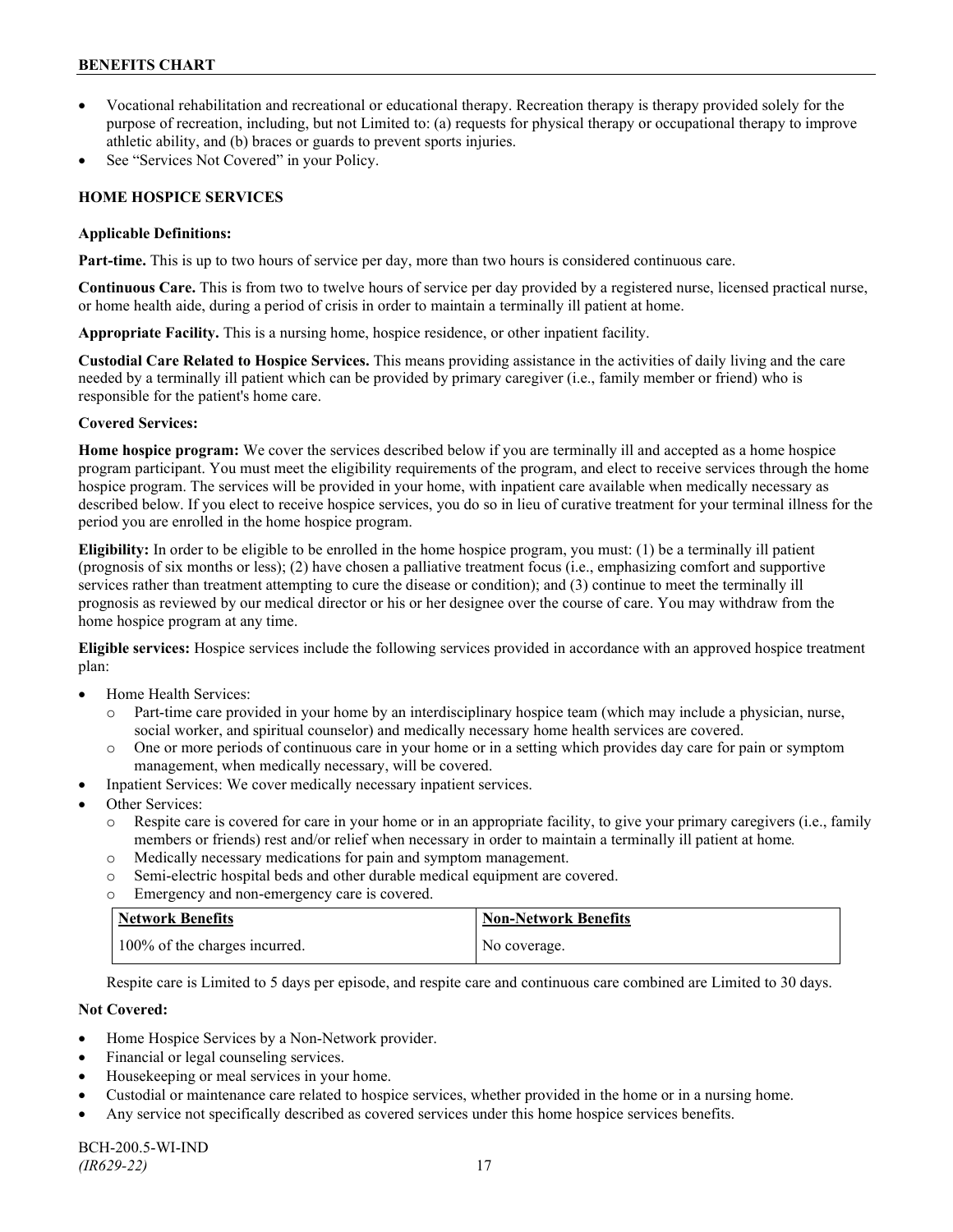- Any services provided by members of your family or residents in your home.
- See "Services Not Covered" in your Policy.

### **HOSPITAL AND SKILLED NURSING FACILITY SERVICES**

### **Covered Services:**

We cover services as described below.

#### **Medical or surgical hospital services**

**Inpatient hospital services:** We cover the following medical or surgical services, for the treatment of acute illness or injury, which require the level of care only provided in an acute care facility. These services must be authorized by a physician.

Inpatient hospital services include: room and board; the use of operating or maternity delivery rooms; intensive care facilities; newborn nursery facilities; general nursing care, anesthesia, laboratory and diagnostic imaging services, radiation therapy, physical therapy, prescription drugs or other medications administered during treatment, blood and blood products (unless replaced), and blood derivatives, and other diagnostic or treatment related hospital services; physician and other professional medical and surgical services provided while in the hospital, including gender confirmation surgery that meets medical coverage criteria.

We cover, following a vaginal delivery, a minimum of 48 hours of inpatient care for the mother and newborn child. We cover, following a caesarean section delivery, a minimum of 96 hours of inpatient care for the mother and newborn child.

Health insurance issuers generally may not, under Federal law, restrict benefits for any hospital length of stay in connection with childbirth for the mother of newborn child to less than 48 hours following a vaginal delivery, or less than 96 hours following a caesarean section. However, Federal law generally does not prohibit the mother's or newborn's attending provider, after consulting with the mother, from discharging the mother or her newborn earlier than 48 hours (or 96 hours as applicable). In any case plans and issuers may not, under Federal law, require that a provider obtain authorization from the plan or the insurance issuer for prescribing a length of stay not in excess of 48 hours (or 96 hours).

| <b>Network Benefits</b>       | Non-Network Benefits          |
|-------------------------------|-------------------------------|
| 100% of the charges incurred. | 100% of the charges incurred. |

Each Insured's admission or confinement, including that of a newborn child, is separate and distinct from the admission or confinement of any other Insured.

**Outpatient hospital, ambulatory care or surgical facility services:** We cover the following medical and surgical services, for diagnosis or treatment of illness or injury on an outpatient basis. These services must be authorized by a physician.

Outpatient services include: use of operating rooms, maternity delivery rooms or other outpatient departments, rooms or facilities; and the following outpatient services: general nursing care, anesthesia, laboratory and diagnostic imaging services, radiation therapy, physical therapy, drugs administered during treatment, blood and blood products (unless replaced), and blood derivatives, and other diagnostic or treatment related outpatient services; physician and other professional medical and surgical services provided while an outpatient, including colonoscopies, and gender confirmation surgery that meets medical coverage criteria.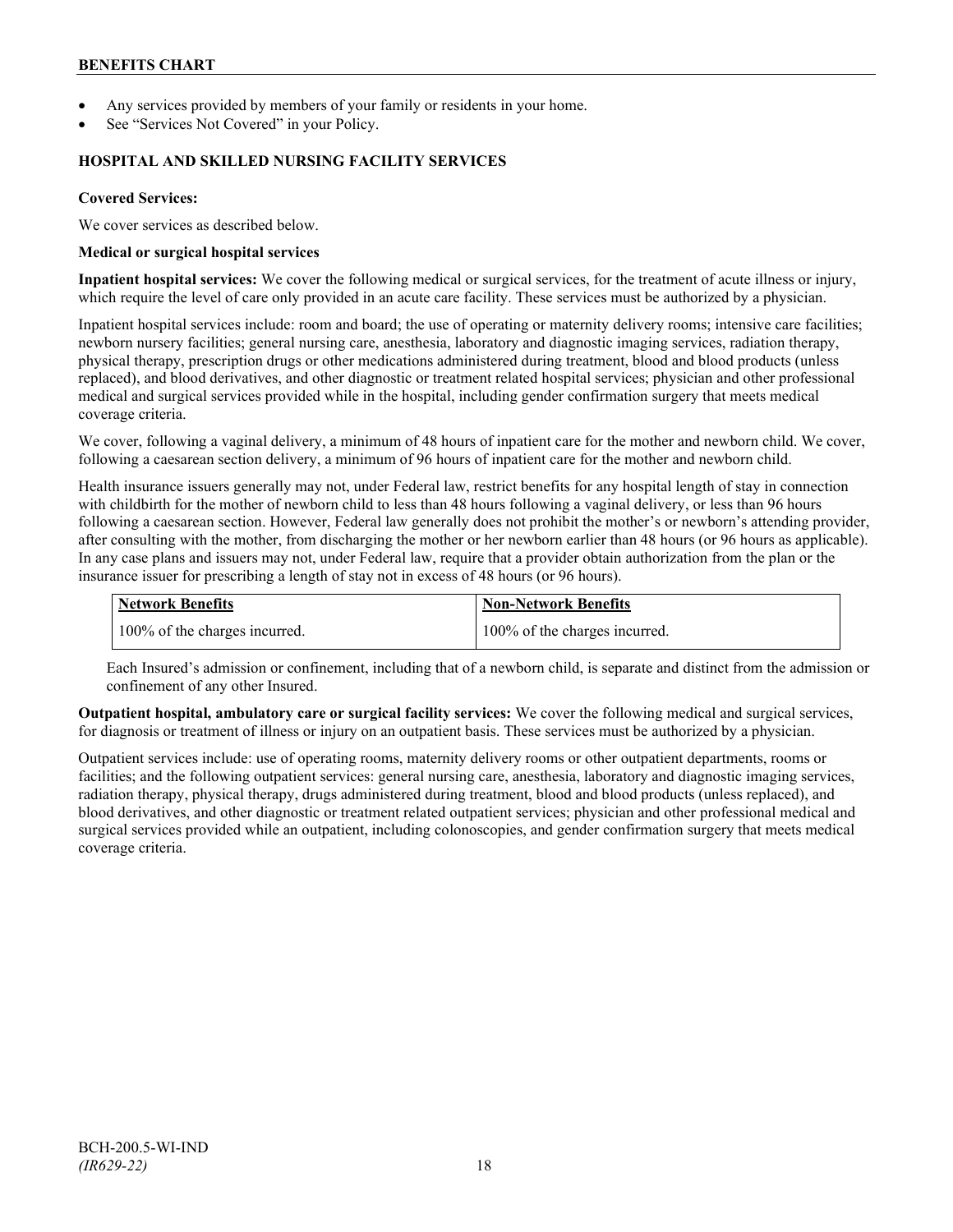To see the benefit level for diagnostic imaging services, laboratory services and physical therapy, see benefits under Diagnostic Imaging Services, Laboratory Services and Physical Therapy in this Benefits Chart.

| <b>Network Benefits</b>       | <b>Non-Network Benefits</b>   |
|-------------------------------|-------------------------------|
| 100% of the charges incurred. | 100% of the charges incurred. |

**Skilled nursing facility care:** We cover room and board, daily skilled nursing and related ancillary services for post-acute treatment and rehabilitative care of illness or injury that meets medical coverage criteria.

| Network Benefits                             | <b>Non-Network Benefits</b>                  |
|----------------------------------------------|----------------------------------------------|
| 100% of the charges incurred.                | 100% of the charges incurred.                |
| Limited to a 30 day maximum per confinement. | Limited to a 30 day maximum per confinement. |

Each day of services provided under the Network Benefits and Non-Network Benefits, combined, applies toward the maximum shown above.

#### **Not Covered:**

- Services for items for personal convenience, such as television rental, are not covered.
- See "Services Not Covered" in your Policy.

## **INFERTILITY DIAGNOSIS**

#### **Covered Services:**

We cover the diagnosis of infertility. These services include diagnostic procedures and tests provided in connection with an infertility evaluation, office visits and consultations to diagnose infertility.

| <b>Network Benefits</b>       | Non-Network Benefits          |
|-------------------------------|-------------------------------|
| 100% of the charges incurred. | 100% of the charges incurred. |

Coverage is Limited to office visits and consultations to diagnose infertility. Treatment is not covered.

#### **Not Covered:**

- Infertility/fertility treatment, including, but not limited to, office visits, laboratory services, diagnostic imaging services, and fertility drugs, reversal of sterilization, and sperm, ova or embryo acquisition, retrieval or storage; however, we do cover office visits and consultations to diagnose infertility.
- Services related to the establishment of surrogate pregnancy and fees for a surrogate. However, pregnancy and maternity services are covered for an Insured under this Benefits Chart, including a surrogate pregnancy.
- See "Services Not Covered" in your Policy.

## **LABORATORY SERVICES**

#### **Covered Services:**

We cover laboratory tests when ordered by a provider and provided in a clinic or outpatient hospital facility. This includes blood tests to detect lead exposure in children between the ages of 6 months and 72 months.

To see the benefit level for inpatient hospital or skilled nursing facility services, see benefits under Inpatient Hospital and Skilled Nursing Facility Services in this Benefits Chart.

**Prostate-specific antigen (PSA) testing.** We cover prostate cancer screening for men 40 years of age or over who are symptomatic or in a high-risk category and for all men 50 years of age or older.

| <b>Network Benefits</b>       | <b>Non-Network Benefits</b>   |
|-------------------------------|-------------------------------|
| 100% of the charges incurred. | 100% of the charges incurred. |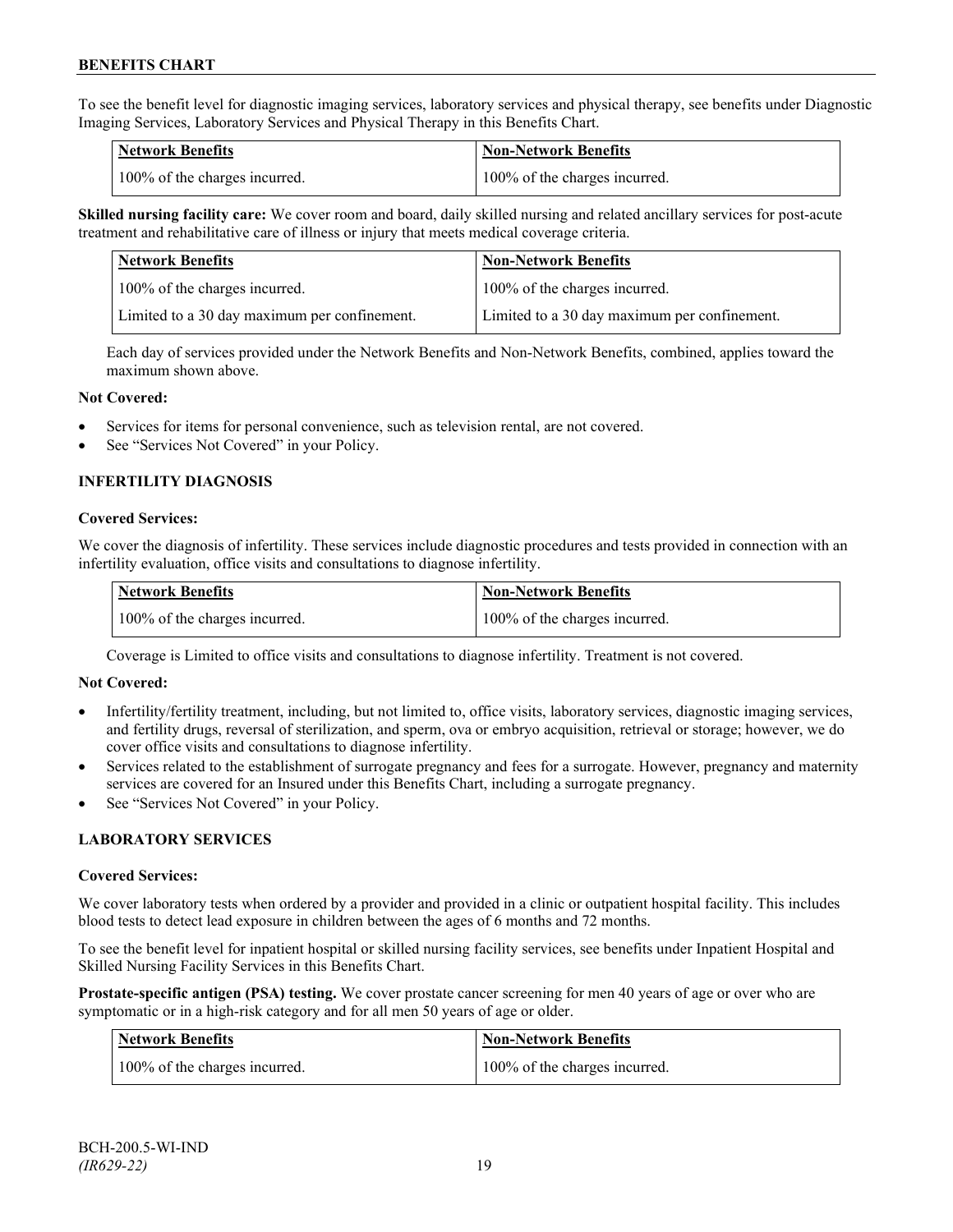### **All other laboratory services**

**Services for illness or injury**

| Network Benefits              | Non-Network Benefits          |
|-------------------------------|-------------------------------|
| 100% of the charges incurred. | 100% of the charges incurred. |

#### **Preventive services**

Laboratory services associated with preventive services are covered at the benefit level shown in the "Preventive Services" section of this Benefits Chart.

#### **Not Covered:**

See "Services Not Covered" in your Policy.

## **MASTECTOMY RECONSTRUCTION BENEFIT**

## **Covered Services:**

We cover reconstruction of the breast on which the mastectomy has been performed; surgery and reconstruction of the other breast to produce symmetrical appearance, and prostheses and physical complications of all stages of mastectomy, including lymphedemas.

| <b>Network Benefits</b>                               | <b>Non-Network Benefits</b>                           |
|-------------------------------------------------------|-------------------------------------------------------|
| Coverage level is same as corresponding Network       | Coverage level is same as corresponding Non-Network   |
| Benefits, depending on type of service provided, such | Benefits, depending on type of service provided, such |
| as Office Visits for Illness or Injury, Inpatient or  | as Office Visits for Illness or Injury, Inpatient or  |
| Outpatient Hospital Services.                         | Outpatient Hospital Services.                         |

#### **Not Covered:**

See "Services Not Covered" in your Policy.

## **MEDICATION THERAPY DISEASE MANAGEMENT PROGRAM**

## **Covered Services:**

If you meet our criteria for coverage, you may qualify for our Medication Therapy Disease Management Program.

The program covers consultations with a designated Network pharmacist.

Covered services are based on established medical policies, which are subject to periodic review and modification by the medical directors. These medical policies (medical coverage criteria) are available by calling Member Services, or logging on to your "*my*HealthPartners" account at [healthpartners.com.](http://www.healthpartners.com/)

| <b>Network Benefits</b>       | <b>Non-Network Benefits</b> |
|-------------------------------|-----------------------------|
| 100% of the charges incurred. | No coverage.                |

## **Not Covered:**

See "Services Not Covered" in your Policy.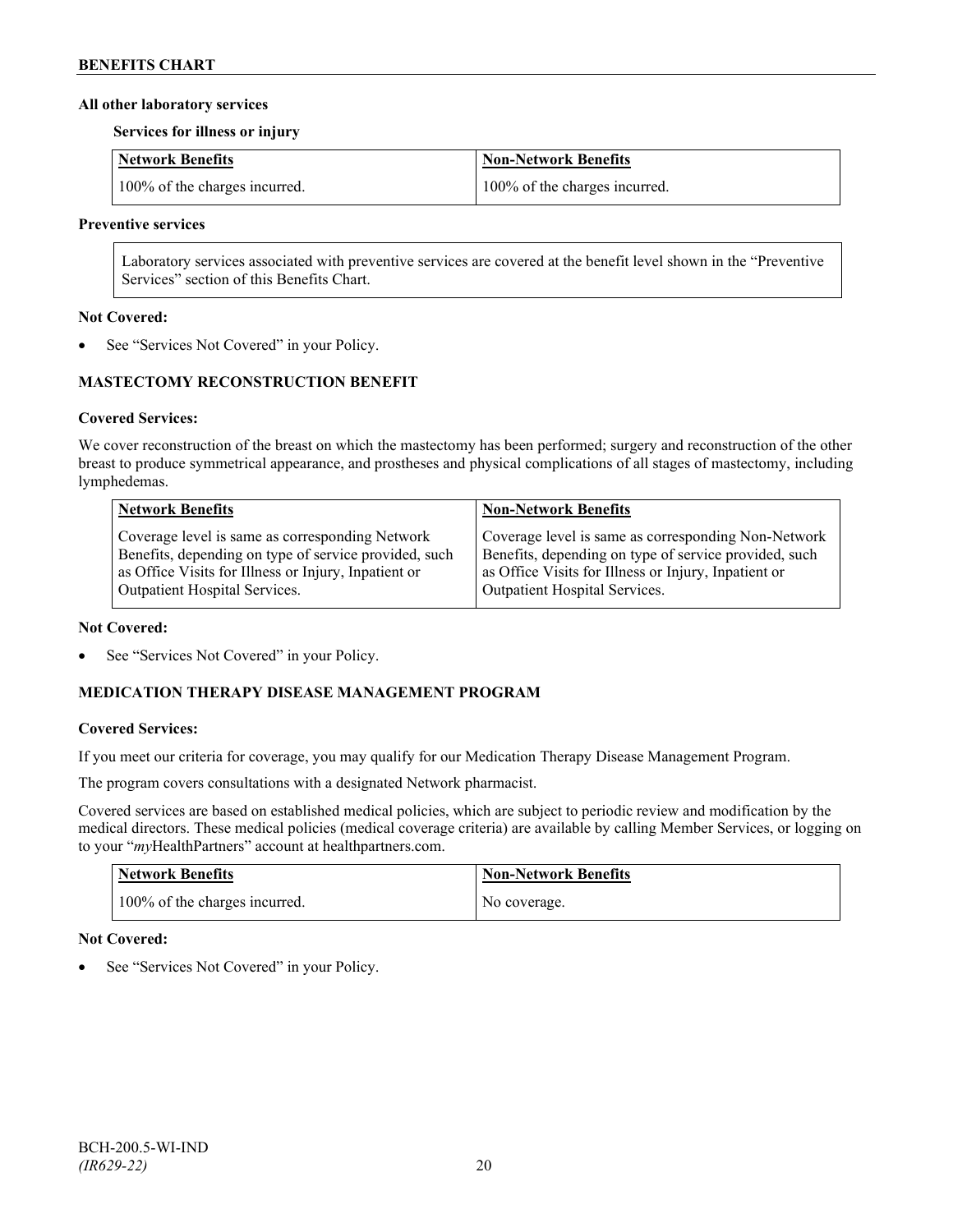## **OFFICE VISITS FOR ILLNESS OR INJURY**

### **Covered Services:**

We cover the following when medically necessary: professional medical and surgical services and related supplies, including biofeedback, of physicians and other health care providers; blood and blood products (unless replaced) and blood derivatives.

We cover diagnosis and treatment of illness or injury to the eyes. Where contact or eye glass lenses are prescribed as medically necessary for the post-operative treatment of cataracts or for the treatment of aphakia, acute or chronic corneal pathology or keratoconus, we cover the initial evaluation, lenses and fitting. Insureds must pay for lens replacement beyond the initial pair.

Services received via video, e-visit or telephone are covered under the "Telehealth/Telemedicine Services" section.

#### **Office visits**

| Network Benefits              | <b>Non-Network Benefits</b>   |
|-------------------------------|-------------------------------|
| 100% of the charges incurred. | 100% of the charges incurred. |

### **Convenience clinics**

| <b>Network Benefits</b>       | <b>Non-Network Benefits</b>   |
|-------------------------------|-------------------------------|
| 100% of the charges incurred. | 100% of the charges incurred. |

#### **Injections administered in a physician's office, other than immunizations**

#### **Allergy injections**

| <b>Network Benefits</b>       | Non-Network Benefits          |
|-------------------------------|-------------------------------|
| 100% of the charges incurred. | 100% of the charges incurred. |

#### **All other injections**

| <b>Network Benefits</b>       | <b>Non-Network Benefits</b>   |
|-------------------------------|-------------------------------|
| 100% of the charges incurred. | 100% of the charges incurred. |

## **Not Covered:**

- Court ordered treatment, except as described in this Benefits Chart. Any resulting court ordered treatment for mental health services will be subject to the Policy's requirement for medical necessity.
- See "Services Not Covered" in your Policy.

## **PEDIATRIC EYEWEAR**

#### **Covered Services:**

We cover pediatric eyewear for children.

Routine eye exams are covered under the "Preventive Services" section.

| <b>Network Benefits</b>       | <b>Non-Network Benefits</b> |
|-------------------------------|-----------------------------|
| 100% of the charges incurred. | No coverage.                |

#### **Limitations:**

- Coverage under this provision will continue until the end of the month in which the child turns 19.
- Limited to one of the following per calendar year:
	- o one pair of eyeglasses including one set of prescription lenses, frames from the designated eyewear collection, and anti scratch coating; or
	- o one pair of non-disposable contact lenses; or
	- o a one year supply of disposable contact lenses.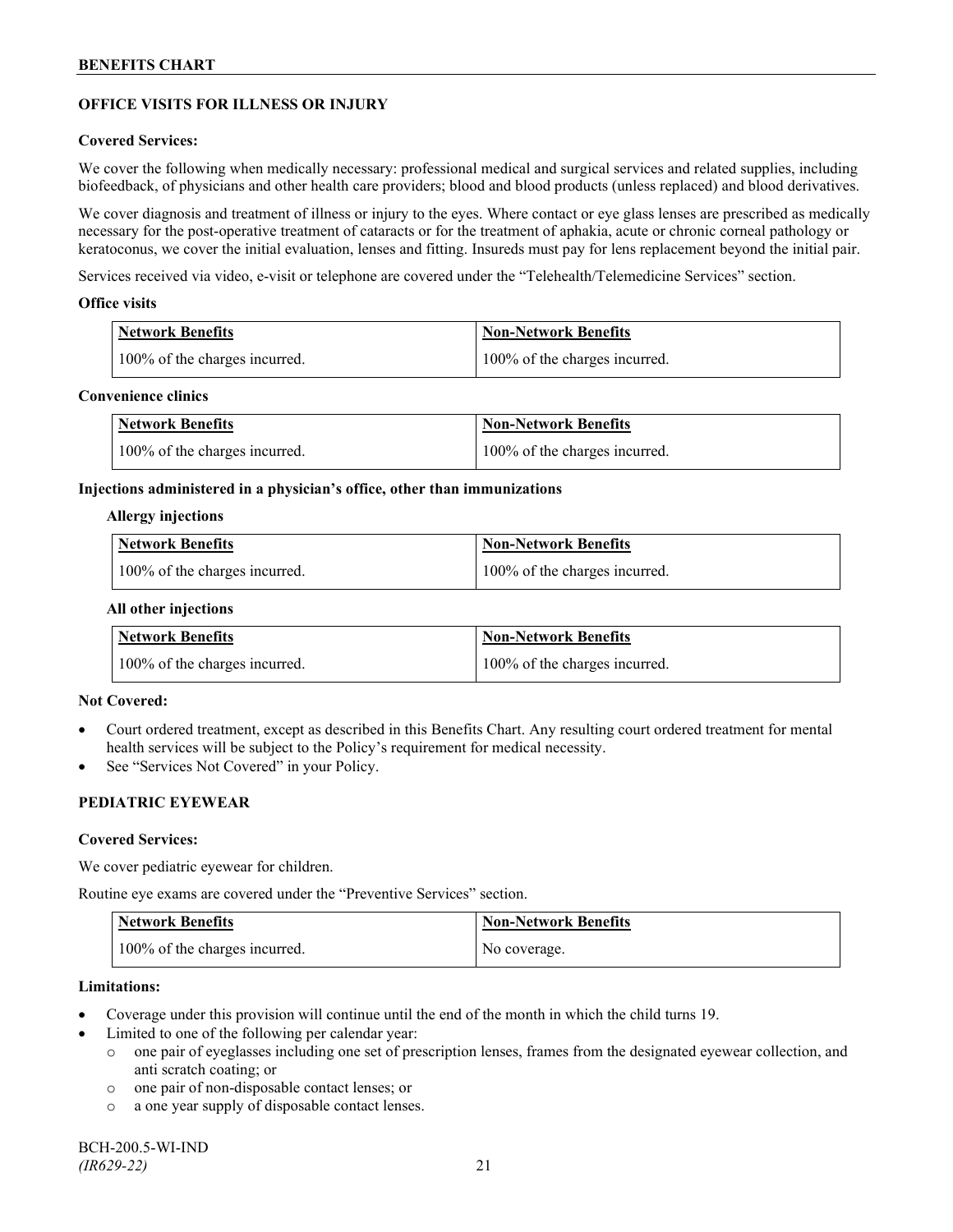Contact lens fittings are limited to two per calendar year.

## **Not Covered:**

- Frames that are not included in the designated eyewear collection are not covered. However, one pair of lenses will be covered if a member chooses frames outside the designated eyewear collection.
- More than one pair of lenses or frames or non-disposable contacts per calendar year, regardless of the reason. This includes replacement of eyeglasses or contact lenses due to loss, breakage, theft, or change in prescription.
- Safety glasses or goggles for sports or vocational reasons.
- Upgrades including, but not limited to, UV protection and no-line multifocal lenses.
- See "Services Not Covered" in your Policy.

## **PHYSICAL THERAPY, OCCUPATIONAL THERAPY, SPEECH THERAPY AND OTHER SPECIFIED THERAPIES**

#### **Covered Services:**

We cover the following physical therapy, occupational therapy and speech therapy services:

- Medically necessary rehabilitative care to correct the effects of illness or injury.
- Habilitative services rendered for congenital, developmental or medical conditions which have significantly Limited the successful initiation of normal speech and normal motor development.

Massage therapy which is performed in conjunction with other treatment/modalities by a physical or occupational therapist, is part of a prescribed treatment plan and is not billed separately is covered.

We cover services provided in a clinic. We also cover physical therapy provided in an outpatient hospital facility. To see the benefit level for inpatient hospital or skilled nursing facility services, see benefits under "Inpatient Hospital and Skilled Nursing Facility Services".

### **Rehabilitative care**

| <b>Network Benefits</b>                                                                       | <b>Non-Network Benefits</b>                                                                   |
|-----------------------------------------------------------------------------------------------|-----------------------------------------------------------------------------------------------|
| 100% of the charges incurred.                                                                 | 100% of the charges incurred.                                                                 |
| Physical, Occupational and Speech Therapy are<br>Limited to 20 visits each per calendar year. | Physical, Occupational and Speech Therapy are<br>Limited to 20 visits each per calendar year. |

In addition to the services provided above, we cover a minimum of:

- 20 visits per calendar year for pulmonary rehabilitation therapy,
- 36 visits per calendar year for cardiac rehabilitation therapy,
- 30 visits per calendar year for post-cochlear implant aural therapy,
- 20 visits per calendar year for cognitive rehabilitation therapy.

The maximum number of visits are combined for Network Benefits and Non-Network Benefits.

#### **Habilitative care**

| <b>Network Benefits</b>                                                                       | <b>Non-Network Benefits</b>                                                                   |
|-----------------------------------------------------------------------------------------------|-----------------------------------------------------------------------------------------------|
| 100% of the charges incurred.                                                                 | 100% of the charges incurred.                                                                 |
| Physical, Occupational and Speech Therapy are<br>Limited to 20 visits each per calendar year. | Physical, Occupational and Speech Therapy are<br>Limited to 20 visits each per calendar year. |

The maximum number of visits is combined for Network Benefits and Non-Network Benefits.

#### **Not Covered:**

- Massage therapy for the purpose of comfort or convenience of the Insured.
- See "Services Not Covered" in your Policy.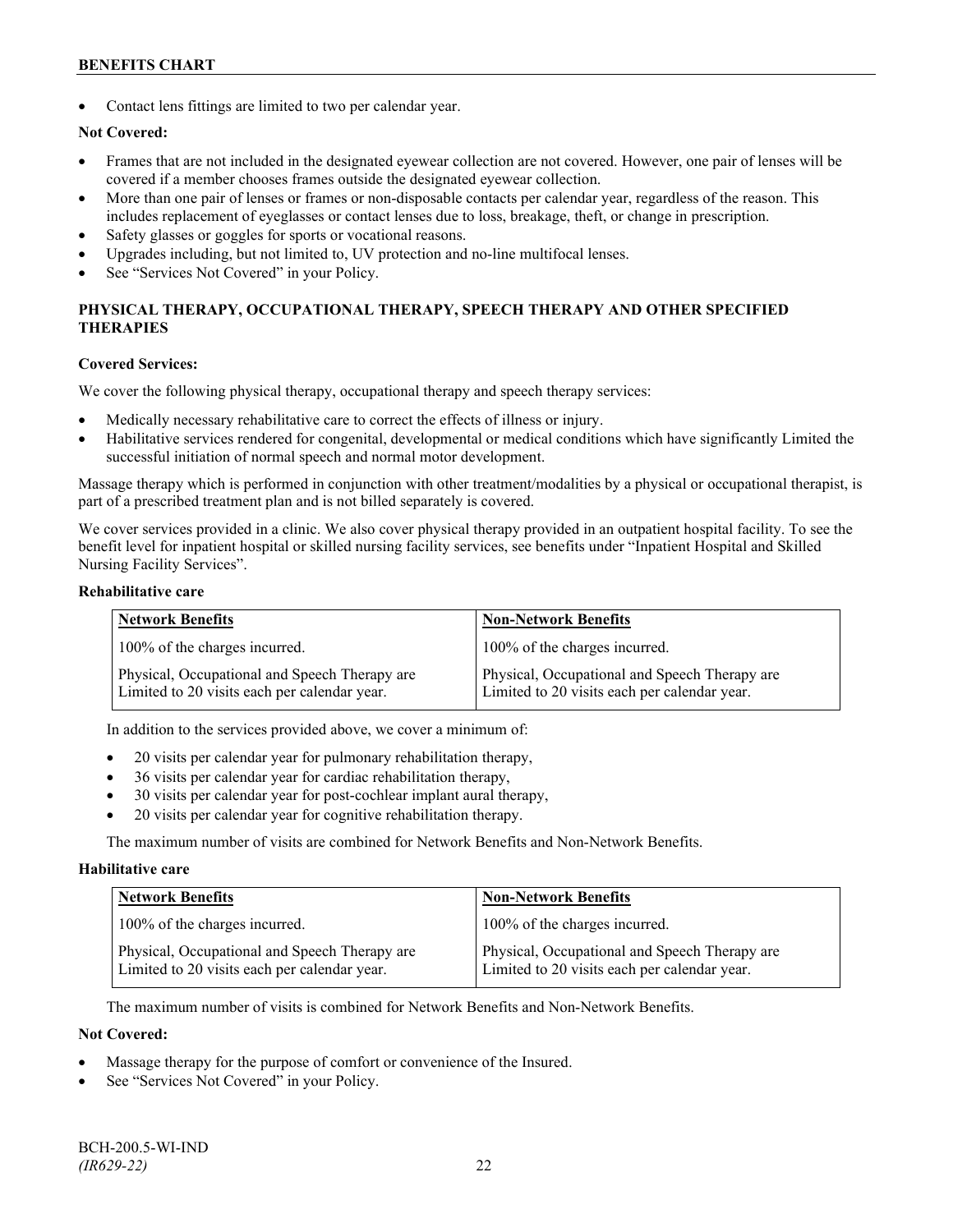## **PRESCRIPTION DRUG SERVICES**

#### **Covered Services:**

We cover prescription drugs and medications that can be self-administered or are administered in a physician's office.

**For Network Benefits, drugs and medications must be obtained at a network pharmacy.**

### **If a copayment is required, you must pay one copayment for each 30-day supply, or portion thereof.**

### **Outpatient drugs (except as specified below)**

| <b>Network Benefits</b>                                                                                                                                                                                                                                                                                                                                                      | <b>Non-Network Benefits</b>   |
|------------------------------------------------------------------------------------------------------------------------------------------------------------------------------------------------------------------------------------------------------------------------------------------------------------------------------------------------------------------------------|-------------------------------|
| 100% of the charges incurred.                                                                                                                                                                                                                                                                                                                                                | 100% of the charges incurred. |
| Oral chemotherapy drugs are included on the<br>Specialty Drug List. However, you pay the applicable<br>outpatient drug benefit. As required by Wisconsin law,<br>you will not pay higher cost sharing (deductible,<br>copayment or coinsurance) for orally administered<br>chemotherapy drugs than you pay for injected or<br>intravenously administered chemotherapy drugs. |                               |

## **Mail order drugs**

| <b>Network Benefits</b>                                                                                                                                                                                                                                                                                                                                                                          | <b>Non-Network Benefits</b>                                                                                |
|--------------------------------------------------------------------------------------------------------------------------------------------------------------------------------------------------------------------------------------------------------------------------------------------------------------------------------------------------------------------------------------------------|------------------------------------------------------------------------------------------------------------|
| For your convenience, you may also get up to a 90-day<br>supply of outpatient prescription drugs that can be self-<br>administered through the designated mail order service.<br>Outpatient drugs ordered through this service are.<br>covered at the benefit percent and copayments shown in<br>Outpatient Drugs above.<br>Specialty Drugs are not available through the mail order<br>service. | Mail order drugs are only available through the<br>designated mail order service.<br>See Network Benefits. |

## **Specialty drugs that are self-administered**

| <b>Network Benefits</b>                                                                                                                                                                                                                                                                                                                                                      | <b>Non-Network Benefits</b> |
|------------------------------------------------------------------------------------------------------------------------------------------------------------------------------------------------------------------------------------------------------------------------------------------------------------------------------------------------------------------------------|-----------------------------|
| 100% of the charges incurred.                                                                                                                                                                                                                                                                                                                                                | No coverage.                |
| Oral chemotherapy drugs are included on the<br>Specialty Drug List. However, you pay the applicable<br>outpatient drug benefit. As required by Wisconsin law,<br>you will not pay higher cost sharing (deductible,<br>copayment or coinsurance) for orally administered<br>chemotherapy drugs than you pay for injected or<br>intravenously administered chemotherapy drugs. |                             |

Specialty Drugs are Limited to drugs on the Specialty Drug List and must be obtained from a designated vendor.

## **Tobacco cessation drugs are covered for all FDA approved tobacco cessation drugs**

| Network Benefits              | <b>Non-Network Benefits</b>   |
|-------------------------------|-------------------------------|
| 100% of the charges incurred. | 100% of the charges incurred. |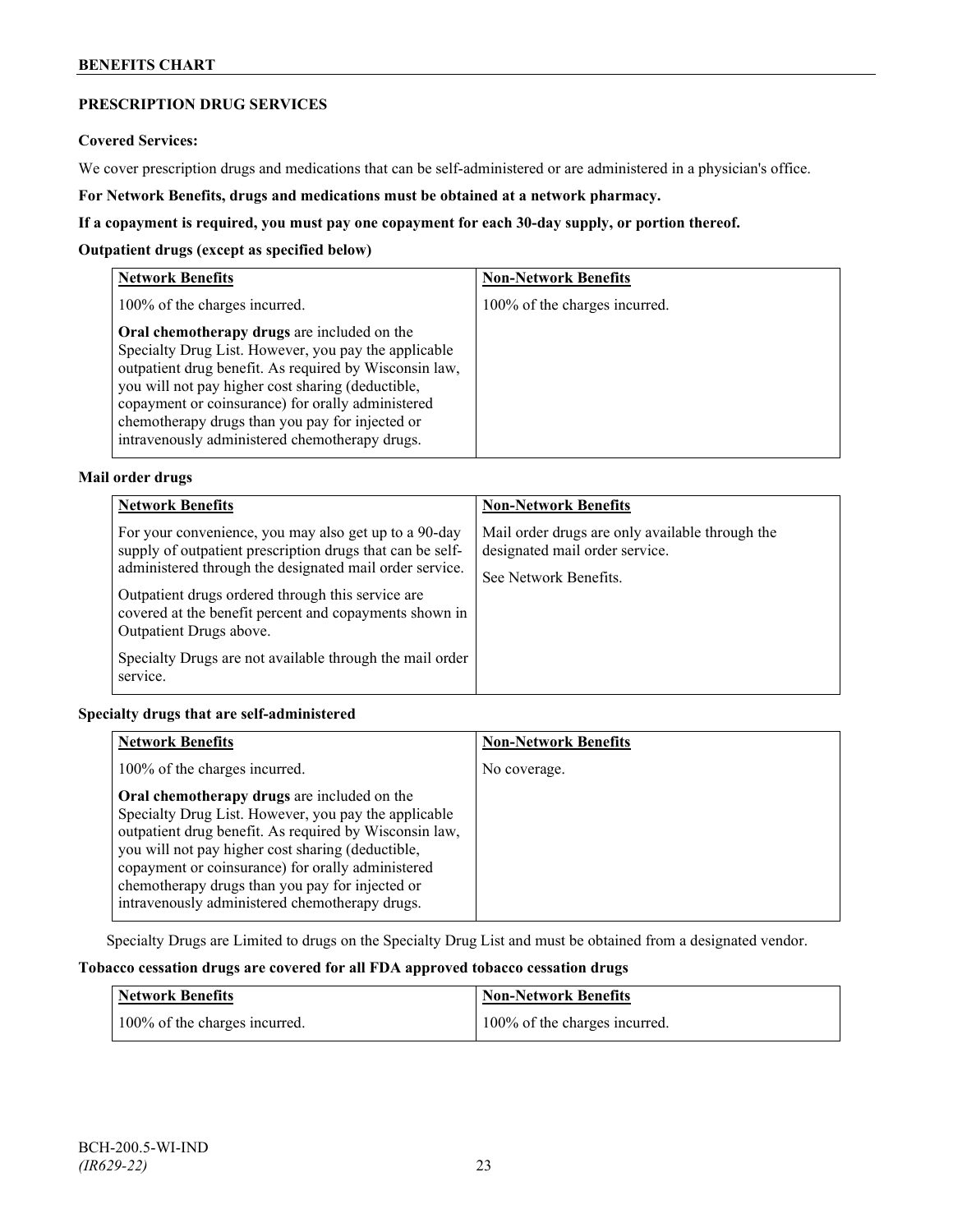### **Contraceptive drugs**

| <b>Network Benefits</b>                                                                                                              | <b>Non-Network Benefits</b>   |
|--------------------------------------------------------------------------------------------------------------------------------------|-------------------------------|
| 100% of the charges incurred for formulary drugs.                                                                                    | 100% of the charges incurred. |
| If a physician requests that a Non-Formulary<br>contraceptive drug be dispensed as written, the drug<br>will be covered at $100\%$ . |                               |

**ACA preventive medications.** We cover preventive medications currently recommended by USPSTF with an A or B rating if they are prescribed by your medical provider and they are listed on our Commercial ACA Preventive Drug List. Preventive medications are subject to periodic review and modification. Changes would be effective in accordance with the federal rules and reflected in our current medical coverage criteria for preventive care services.

| <b>Network Benefits</b>       | <b>Non-Network Benefits</b>   |
|-------------------------------|-------------------------------|
| 100% of the charges incurred. | 100% of the charges incurred. |

## **Limitations:**

- Certain drugs may require prior authorization as indicated on the Formulary. HealthPartners may require prior authorization for the drug and also the site where the drug will be provided. Certain drugs are subject to our utilization review process and quantity limits.
- Certain non-formulary drugs require prior authorization. In addition, certain drugs may be subject to any quantity limits applied as part of our trial program. The trial drug program applies to new prescriptions for certain drugs which have high toxicity, low tolerance, high costs and/or high potential for waste. Trial drugs are indicated on the formulary and/or the Specialty Drug List. Your first fill of a trial drug may be limited to less than a month supply. If the drug is well tolerated and effective, you will receive the remainder of your first month supply.
- If an Insured requests a brand name drug when there is a generic equivalent, the brand name drug will be covered up to the charge that would apply to the generic drug, minus any required copayment. If a physician requests that a brand name drug be dispensed as written, and we determine the brand name drug is medically necessary, the drug will be paid at the brand name drug benefit.
- We may require Insureds to try over-the-counter (OTC) drug alternatives before approving more costly formulary prescription drugs.
- Unless otherwise specified in the Prescription Drug Services section, you may receive up to a 30-day supply per prescription.
- New prescriptions to treat certain chronic conditions are Limited to a 30-day supply.
- A 90-day supply will be covered and dispensed only at pharmacies that participate in our extended day supply program.
- No more than a 30-day supply of Specialty Drugs will be covered and dispensed at a time unless it's a manufacturer supplied drug that cannot be split that supplies the Insured with more than a 30-day supply.

## **Not Covered:**

- Replacement of prescription drugs, medications, equipment and supplies due to loss, damage or theft.
- Nonprescription (over-the-counter) drugs or medications, including, but not Limited to, vitamins, supplements, homeopathic remedies, and non-FDA approved drugs, unless listed on the Formulary and prescribed by a physician or legally authorized health care provider under applicable state and federal law. This exclusion does not include over-thecounter contraceptives for women as allowed under the Affordable Care Act when the Insured obtains a prescription for the item. In addition, if the Insured obtains a prescription, this exclusion does not include aspirin to prevent cardiovascular disease for men and women of certain ages; folic acid supplements for women who may become pregnant; fluoride chemoprevention supplements for children without fluoride in their water source; and iron supplements for children ages 6-12 months who are at risk for anemia.
- All drugs for the treatment of sexual dysfunction.
- All drugs for the treatment of growth deficiency.
- Fertility drugs.
- Medical cannabis.
- Drugs on the Excluded Drug List. The Excluded Drug List includes select drugs within a therapy class that are not eligible for coverage. This includes drugs that may be excluded for certain indications. The Excluded Drug List is available at [healthpartners.com.](http://www.healthpartners.com/)

BCH-200.5-WI-IND *(IR629-22)* 24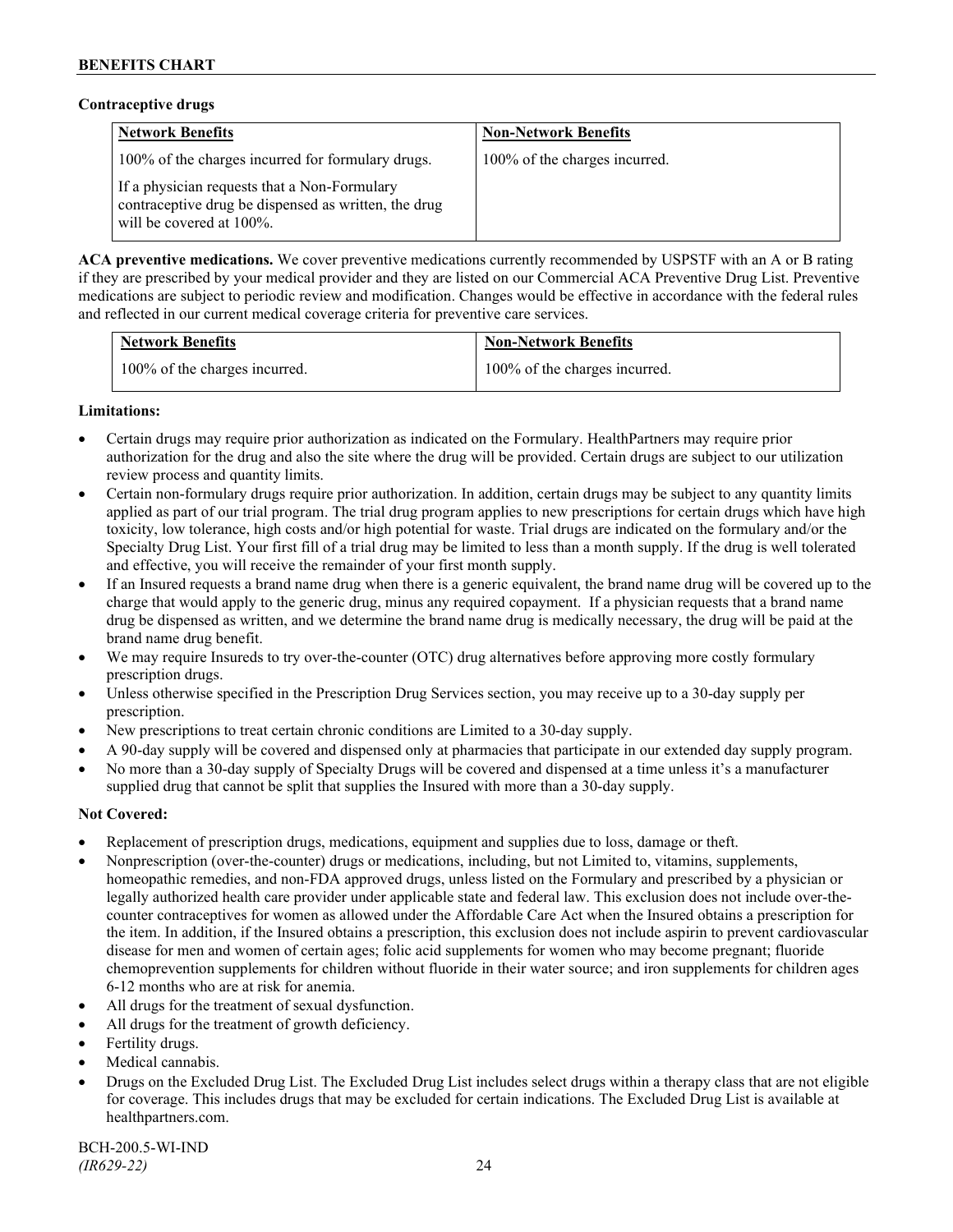- Drugs that are newly approved by the FDA until they are reviewed and approved by HealthPartners Pharmacy and Therapeutics Committee.
- Medical devices approved by the FDA will not be covered under the Prescription Drug Services section unless they are on our formulary. Covered medical devices are generally submitted and reimbursed under your medical benefits.
- See "Services Not Covered" in your Policy.

## **PREVENTIVE SERVICES**

## **Applicable Definitions:**

**Routine Preventive Services** are routine healthcare services that include screenings, check-ups and counseling to prevent illness, disease or other health problems before symptoms occur.

**Diagnostic Services** are services to help a provider understand your symptoms, diagnose illness and decide what treatment may be needed. They may be the same services that are listed as preventive services, but they are being used as diagnostic services. Your provider will determine if these services are preventive or diagnostic. These services are not preventive if received as part of a visit to diagnose, manage or maintain an acute or chronic medical condition, illness or injury. When that occurs, unless otherwise indicated below, standard deductibles, copayments or coinsurance apply.

## **Covered Services:**

We cover preventive services that meet any of the requirements under the Affordable Care Act (ACA) shown in the bulleted items below. These preventive services are covered at 100% under the Network Benefits with no deductible, copayments or coinsurance. (If a preventive service is not required by the ACA and it is covered at a lower benefit level, it will be specified below.) Preventive benefits mandated under the ACA are subject to periodic review and modification. Changes would be effective in accordance with the federal rules. Preventive services mandated by the ACA include:

- Evidence-based items or services that have in effect a rating of A or B in the current recommendations of the United States Preventive Services Task Force with respect to the individual;
- Immunizations for routine use in children, adolescents, and adults that have in effect a recommendation from the Advisory Committee on Immunization Practices of the Centers for Disease Control and Prevention with respect to the individual;
- With respect to infants, children, and adolescents, evidence-informed preventive care and screenings provided for in comprehensive guidelines supported by the Health Resources and Services Administration; and
- With respect to women, preventive care and screenings provided for in comprehensive guidelines supported by the Health Resources and Services Administration.

Covered services are based on established medical policies, which are subject to periodic review and modification by the medical directors. These medical policies (medical coverage criteria) are available by calling Member Services, or logging on to your "*my*HealthPartners" account at [healthpartners.com.](http://www.healthpartners.com/)

## **ACA and state mandated preventive services are covered as follows:**

**Routine health exams and periodic health assessments**. A physician or health care provider will counsel you as to how often health assessments are needed based on age, sex and health status. This includes screening and counseling for tobacco cessation and all FDA approved tobacco cessation medications including over-the-counter drugs (as shown in the Prescription Drug Services section).

| <b>Network Benefits</b>       | <b>Non-Network Benefits</b>   |
|-------------------------------|-------------------------------|
| 100% of the charges incurred. | 100% of the charges incurred. |

**Child health supervision services.** This includes pediatric preventive services such as newborn screenings, appropriate immunizations, developmental assessments and laboratory services appropriate to the age of the child from birth to 72 months, and appropriate immunizations to age 18.

| <b>Network Benefits</b>       | <b>Non-Network Benefits</b>   |
|-------------------------------|-------------------------------|
| 100% of the charges incurred. | 100% of the charges incurred. |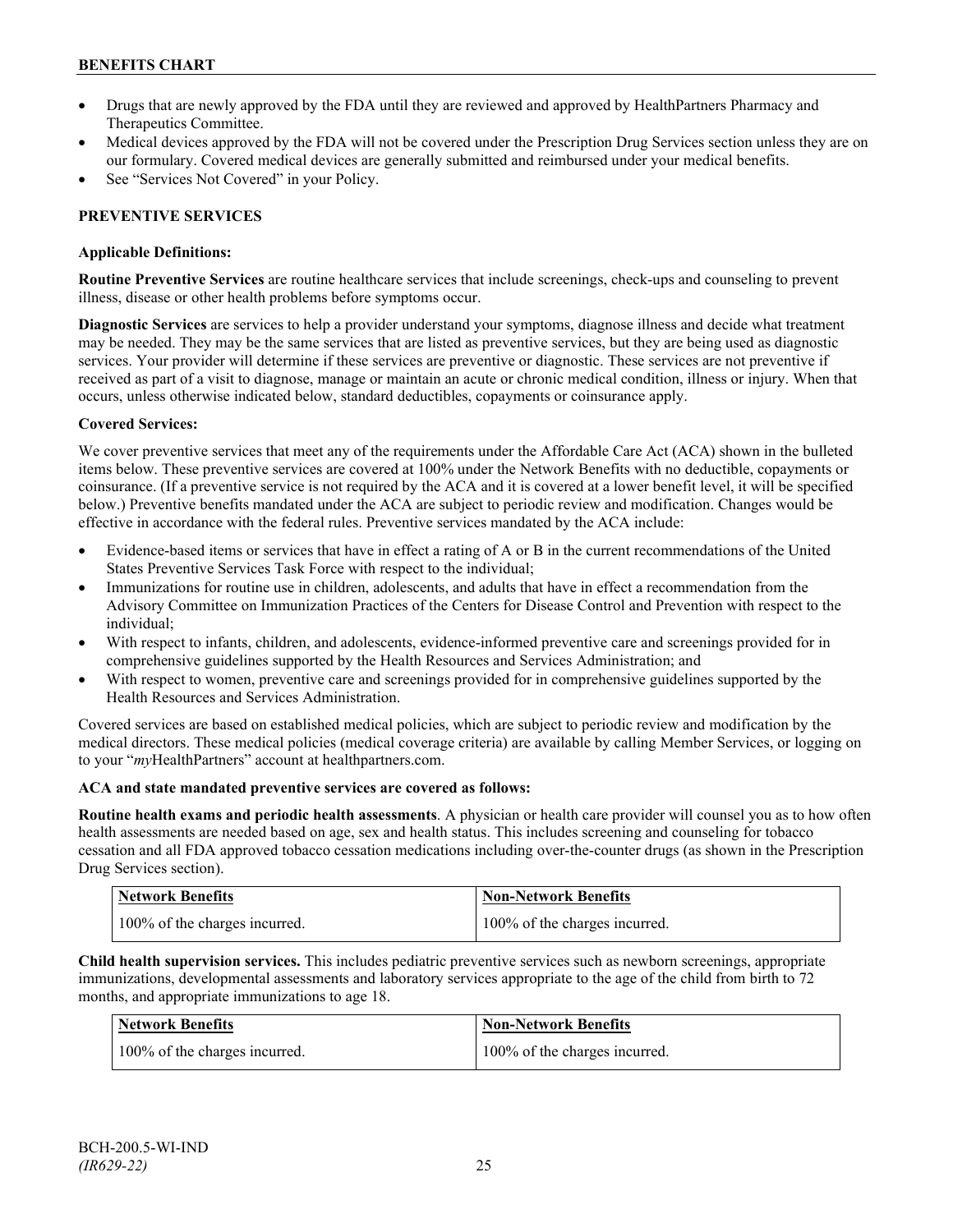#### **Routine prenatal care and exams**

| <b>Network Benefits</b>       | <b>Non-Network Benefits</b>   |
|-------------------------------|-------------------------------|
| 100% of the charges incurred. | 100% of the charges incurred. |

**Routine postnatal care.** This includes health exams, assessments, education and counseling relating to the period immediately after childbirth.

| <b>Network Benefits</b>       | <b>Non-Network Benefits</b>   |
|-------------------------------|-------------------------------|
| 100% of the charges incurred. | 100% of the charges incurred. |

**Routine screening procedures for cancer.** This includes colorectal screening, digital rectal examinations and other cancer screenings recommended by the USPSTF with an A or B rating. Women's preventive health services below describe additional routine screening procedures for cancer.

| Network Benefits              | <b>Non-Network Benefits</b>   |
|-------------------------------|-------------------------------|
| 100% of the charges incurred. | 100% of the charges incurred. |

**Routine eye and hearing exams for members under the age of 22**

| <b>Network Benefits</b>       | <b>Non-Network Benefits</b>   |
|-------------------------------|-------------------------------|
| 100% of the charges incurred. | 100% of the charges incurred. |

**Professional voluntary family planning services.** This includes services to prevent or delay a pregnancy, including counseling and education. Services must be provided by a licensed provider.

| Network Benefits              | <b>Non-Network Benefits</b>   |
|-------------------------------|-------------------------------|
| 100% of the charges incurred. | 100% of the charges incurred. |

## **Adult immunizations**

| <b>Network Benefits</b>       | <b>Non-Network Benefits</b>   |
|-------------------------------|-------------------------------|
| 100% of the charges incurred. | 100% of the charges incurred. |

**Women's preventive health services.** This includes mammograms, screenings for cervical cancer (pap smears), breast pumps, human papillomavirus (HPV) testing, counseling for sexually transmitted infections, counseling and screening for human immunodeficiency virus (HIV), and all FDA approved contraceptive methods as prescribed by a doctor, sterilization procedures, education and counseling (see the Prescription Drug Services section for coverage of oral contraceptive drugs). We also provide genetic screening for BRCA if someone in your family has the gene or you have a diagnosis of cancer.

The U.S. Preventive Services Task Force (USPSTF) recommends screening mammography, with or without clinical breast examination (CBE), every 1-2 years for women aged 40 and older. For women age 50 and older, we cover an annual mammogram.

| <b>Network Benefits</b>       | Non-Network Benefits          |
|-------------------------------|-------------------------------|
| 100% of the charges incurred. | 100% of the charges incurred. |

**Obesity screening and management.** We cover obesity screening and counseling for all ages during a routine preventive care exam. If you are age 18 or older and have a body mass index of 30 or more, we also cover intensive obesity management to help you lose weight. Your primary care doctor can coordinate these services.

| Network Benefits              | <b>Non-Network Benefits</b>   |
|-------------------------------|-------------------------------|
| 100% of the charges incurred. | 100% of the charges incurred. |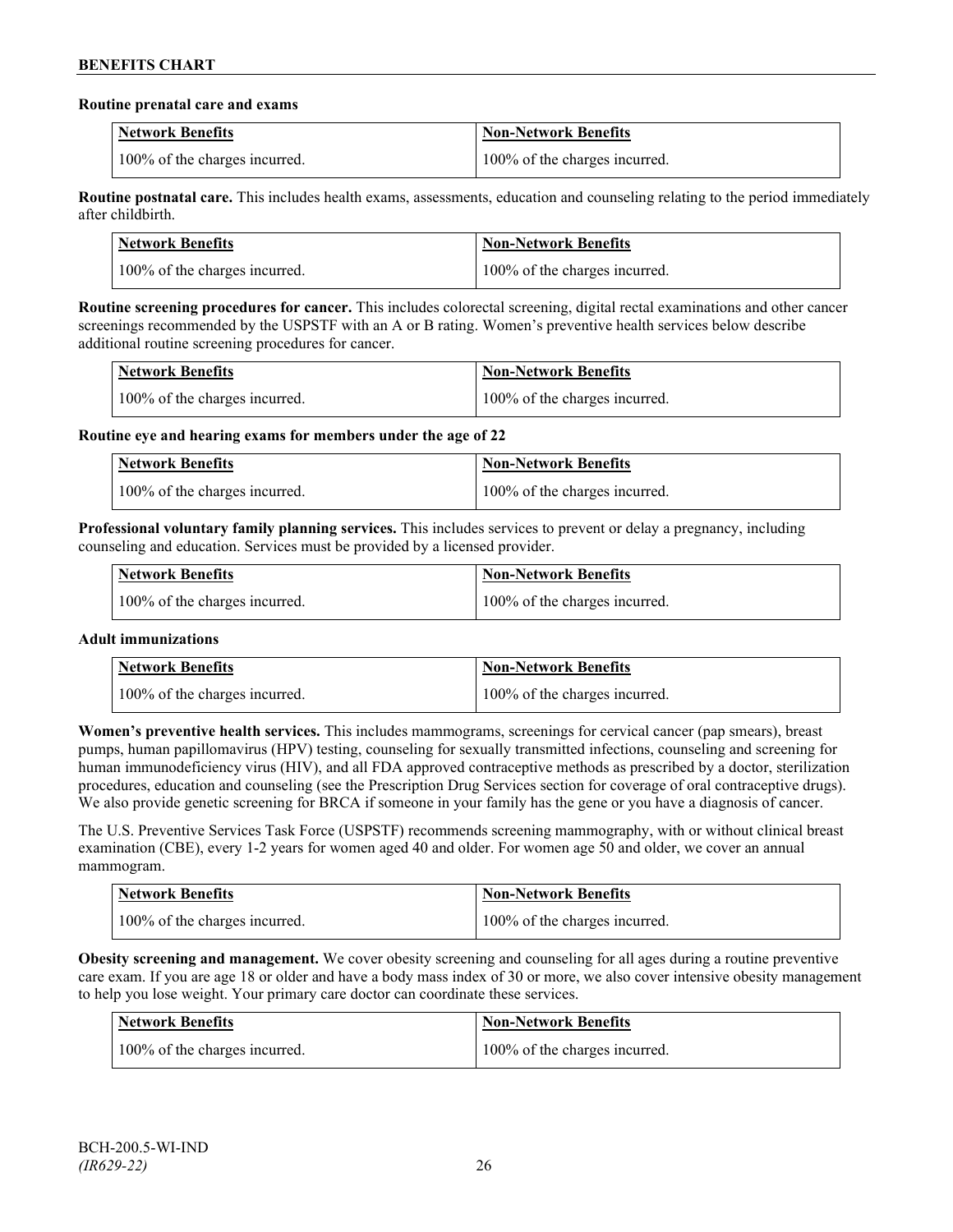## **In addition to any ACA or state mandated preventive services referenced above, we cover the following eligible preventive services:**

## **Routine hearing exams for adults age 22 and older**

| <b>Network Benefits</b>       | <b>Non-Network Benefits</b>   |
|-------------------------------|-------------------------------|
| 100% of the charges incurred. | 100% of the charges incurred. |

#### **Eye exams for adults diagnosed with diabetes**

| Network Benefits              | <b>Non-Network Benefits</b>   |
|-------------------------------|-------------------------------|
| 100% of the charges incurred. | 100% of the charges incurred. |

**Ovarian cancer surveillance tests for women who are at risk.** "At risk for ovarian cancer" means (1) having a family history that includes any of the following: one or more first-degree or second-degree relatives with ovarian cancer, clusters of female relatives with breast cancer or nonpolyposis colorectal cancer; or (2) testing positive for BRCA1 or BRCA2 mutations. "Surveillance tests for ovarian cancer" means annual screening using: CA-125 serum tumor marker testing, transvaginal ultrasound, pelvic examination or other proven ovarian cancer screening tests currently being evaluated by the federal Food and Drug Administration or by the National Cancer Institute.

| <b>Network Benefits</b>                                 | <b>Non-Network Benefits</b>                             |
|---------------------------------------------------------|---------------------------------------------------------|
| Coverage level is same as corresponding Network         | Coverage level is same as corresponding Non-Network     |
| Benefit, depending on type of service provided, such as | Benefit, depending on type of service provided, such as |
| Diagnostic Imaging Services, Laboratory Services        | Diagnostic Imaging Services, Laboratory Services        |
| Office Visits for Illness or Injury, or Preventive      | Office Visits for Illness or Injury, or Preventive      |
| Services.                                               | Services.                                               |

#### **Limitations:**

• Services are not preventive if received as part of a visit to diagnose, manage or maintain an acute or chronic medical condition, illness or injury. When that occurs, unless otherwise indicated above, standard deductibles, copayments or coinsurance apply.

## **Not Covered:**

- Routine eye exams for adults age 22 and older.
- See "Services Not Covered" in your Policy.

## **TELEHEALTH/TELEMEDICINE SERVICES**

## **Definitions:**

**Telehealth, Telemedicine, or Virtual Care.** This is a means of communication between a health care professional and a patient. This includes the use of secure electronic information, imaging, and communication technologies, including:

- interactive audio or audio-video
- interactive audio with store-and-forward technology
- chat-based and email-based systems
- physician-to-physician consultation
- patient education
- data transmission
- data interpretation
- digital diagnostics (algorithm-enabled diagnostic support)
- digital therapeutics (the use of personal health devices and sensors, either alone or in combination with conventional drug therapies, for disease prevention and management)

#### Services can be delivered:

Synchronously: the patient and health care professional are engaging with one another at the same time; or Asynchronously: the patient and health care professional engage with each other at different points in time.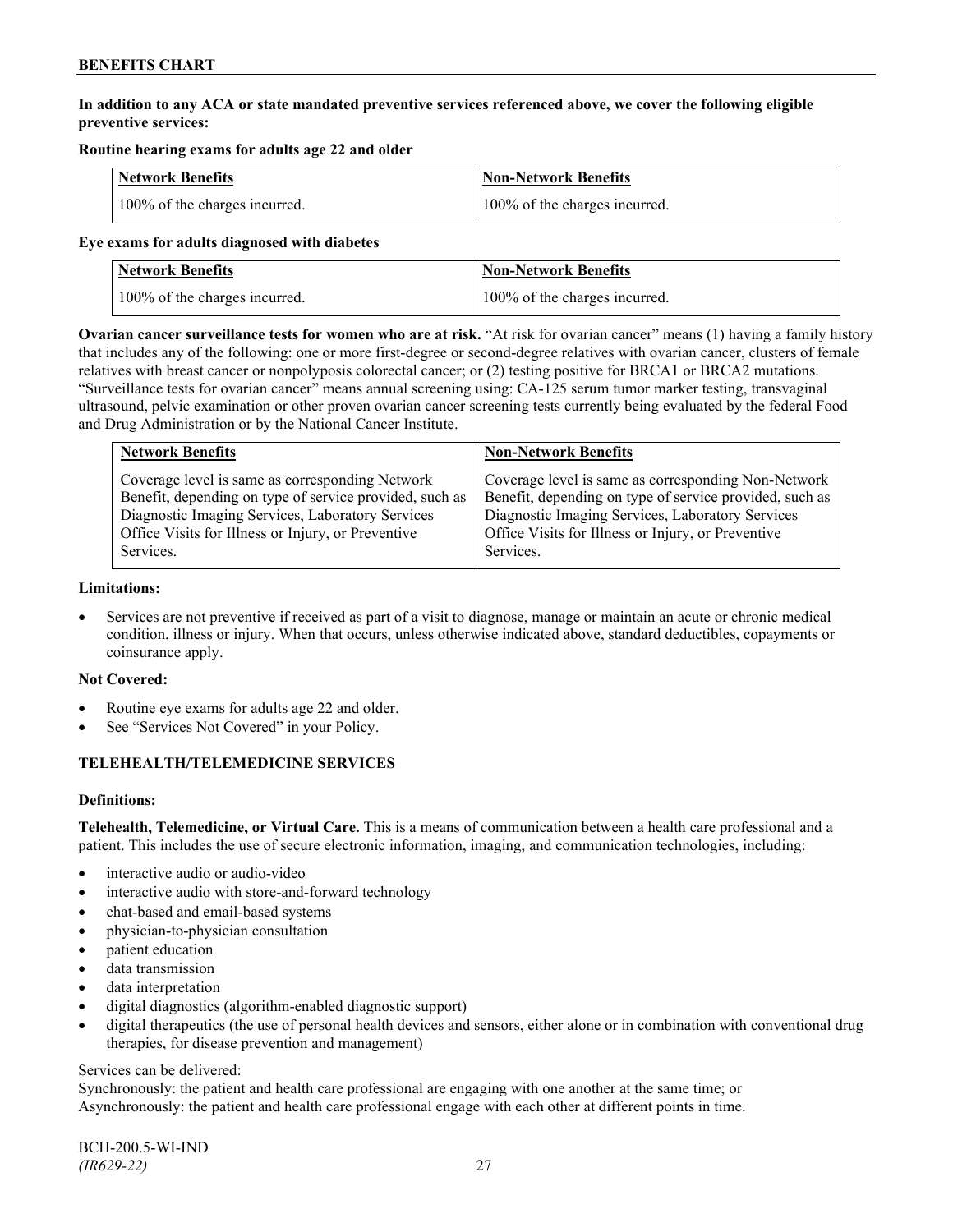**Telephone Visits.** Live, synchronous, interactive encounters over the telephone between a patient and a healthcare provider.

**E-Visit or Chat-Based Visits.** Asynchronous online or mobile app encounters to discuss a patient's personal health information, vital signs, and other physiologic data or diagnostic images. The healthcare provider reviews and delivers a consultation, diagnosis, prescription or treatment plan after reviewing the patient's visit information.

**Virtuwell<sup>®</sup>**. This is an online service for you to receive a diagnosis and treatment for certain conditions, such as a cold, flu, ear pain and sinus infections. You may access the Virtuwell website at [virtuwell.com.](https://www.virtuwell.com/)

**Video Visits.** Live, synchronous, interactive encounters using secure web-based video between a patient and a healthcare provider.

#### **Covered Services:**

The Plan covers the following methods of receiving care for services that would be eligible under the Plan if the service were provided in person.

#### **Scheduled telephone visits**

| <b>Network Benefits</b>       | <b>Non-Network Benefits</b>   |
|-------------------------------|-------------------------------|
| 100% of the charges incurred. | 100% of the charges incurred. |

#### **E-visits**

#### **Access to online care through Virtuwell at [virtuwell.com](http://www.virtuwell.com/)**

| Network Benefits              | <b>Non-Network Benefits</b> |
|-------------------------------|-----------------------------|
| 100% of the charges incurred. | No coverage.                |

#### **All other E-visits**

| Network Benefits              | <b>Non-Network Benefits</b>   |
|-------------------------------|-------------------------------|
| 100% of the charges incurred. | 100% of the charges incurred. |

#### **Not Covered:**

See "Services Not Covered" in your Policy.

## **TRANSPLANT SERVICES**

#### **Applicable Definitions:**

**Autologous.** This is when the source of cells is from the individual's own marrow or stem cells.

**Allogeneic.** This is when the source of cells is from a related or unrelated donor's marrow or stem cells.

**Allogeneic Bone Marrow Transplant.** This is when the bone marrow is harvested from the related or unrelated donor and stored. The patient undergoes treatment which includes tumor ablation with high-dose chemotherapy and/or radiation. The bone marrow is reinfused (transplanted).

**Autologous Bone Marrow Transplant.** This is when the bone marrow is harvested from the individual and stored. The patient undergoes treatment which includes tumor ablation with high-dose chemotherapy and/or radiation. The bone marrow is reinfused (transplanted).

**Autologous/Allogeneic Stem Cell Support.** This is a treatment process that includes stem cell harvest from either bone marrow or peripheral blood, tumor ablation with high-dose chemotherapy and/or radiation, stem cell reinfusion, and related care. Autologous/allogeneic bone marrow transplantation and high dose chemotherapy with peripheral stem cell rescue/support are considered to be autologous/allogeneic stem cell support.

**Designated Transplant Center.** This is any health care provider, group or association of health care providers designated by us to provide services, supplies or drugs for specified transplants for our Insureds.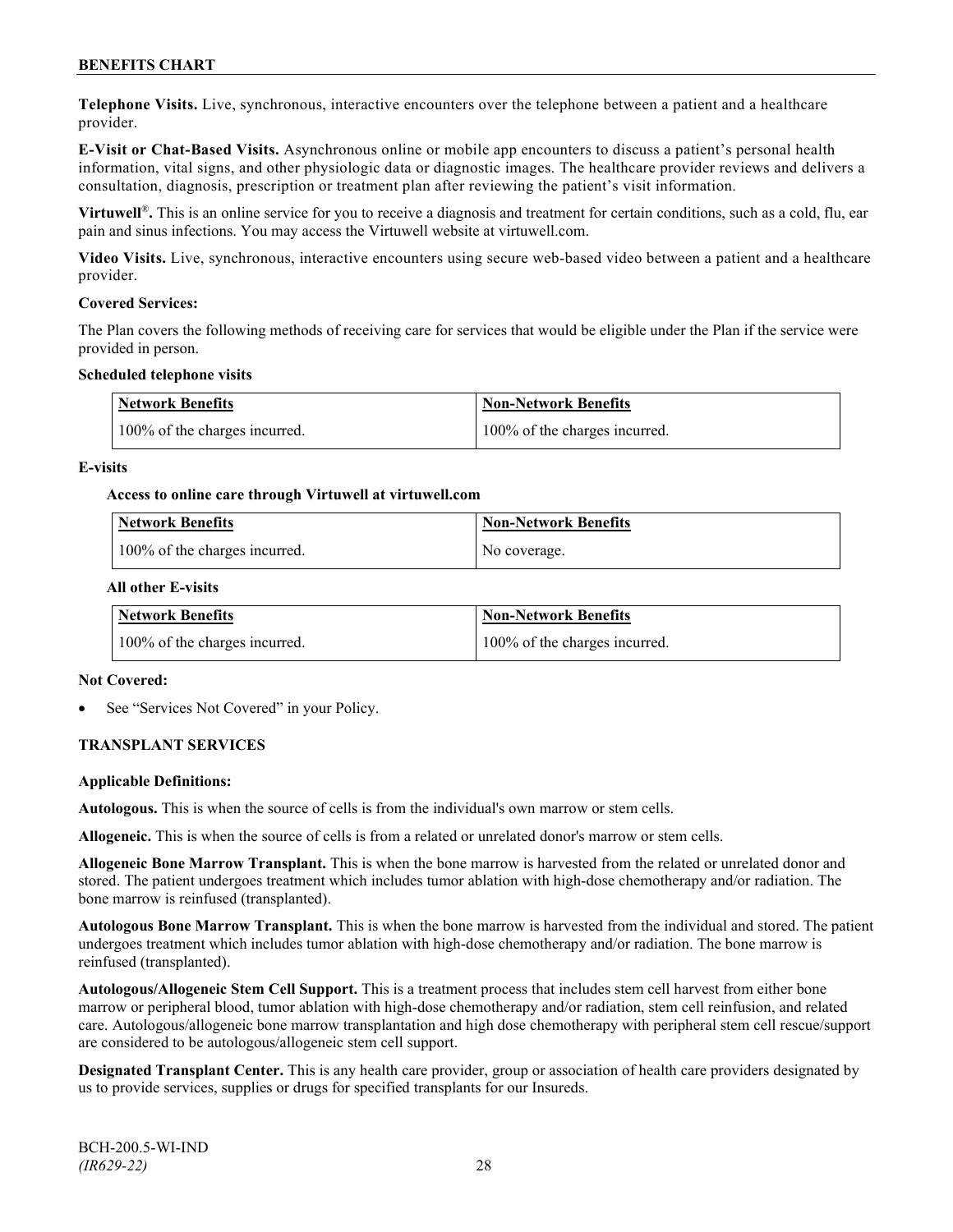**Transplant Services.** This is transplantation (including retransplants) of the human organs or tissue listed below, including all related post-surgical treatment, follow-up care and drugs and multiple transplants for a related cause. Transplant services do not include other organ or tissue transplants or surgical implantation of mechanical devices functioning as a human organ, except surgical implantation of an FDA approved Ventricular Assist Device (VAD) or total artificial heart, functioning as a temporary bridge to heart transplantation.

Prior authorization is required prior to consultation to support coordination of care and benefits.

### **Covered Services:**

We cover eligible transplant services (as defined above) while you are covered under your Policy. Transplants that will be considered for coverage are Limited to the following:

- Kidney transplants for end-stage disease.
- Cornea transplants for end-stage disease.
- Heart transplants for end-stage disease.
- Lung transplants or heart/lung transplants for: (1) primary pulmonary hypertension; (2) Eisenmenger's syndrome; (3) endstage pulmonary fibrosis; (4) alpha 1 antitrypsin disease; (5) cystic fibrosis; and (6) emphysema.
- Liver transplants for: (1) biliary atresia in children; (2) primary biliary cirrhosis; (3) post-acute viral infection (including hepatitis A, hepatitis B antigen e negative and hepatitis C) causing acute atrophy or post-necrotic cirrhosis; (4) primary sclerosing cholangitis; (5) alcoholic cirrhosis; and (6) hepatocellular carcinoma.
- Allogeneic bone marrow transplants or peripheral stem cell support associated with high dose chemotherapy for : (1) acute myelogenous leukemia; (2) acute lymphocytic leukemia; (3) chronic myelogenous leukemia; (4) severe combined immunodeficiency disease; (5) Wiskott-Aldrich syndrome; (6) aplastic anemia; (7) sickle cell anemia; (8) non-relapsed or relapsed non-Hodgkin's lymphoma; (9) multiple myeloma; and (10) testicular cancer.
- Autologous bone marrow transplants or peripheral stem cell support associated with high-dose chemotherapy for: (1) acute leukemia; (2) non-Hodgkin's lymphoma; (3) Hodgkin's disease; (4) Burkitt's lymphoma; (5) neuroblastoma; (6) multiple myeloma; (7) chronic myelogenous leukemia; and (8) non-relapsed non-Hodgkin's lymphoma.
- Pancreas transplants for simultaneous pancreas-kidney transplants for diabetes, pancreas after kidney, living related segmental simultaneous pancreas kidney transplantation and pancreas transplant alone.

To receive Network Benefits, charges for transplant services must be incurred at a Designated Transplant Center.

The transplant-related treatment provided, including expenses incurred for directly related donor services, shall be subject to and in accordance with the provisions, limitations, maximums and other terms of your Policy.

Medical and hospital expenses of the donor are covered only when the recipient is an Insured and the transplant and directly related donor expenses have been prior authorized for coverage. Treatment of medical complications that may occur to the donor are not covered. Donors are not considered Insureds, and are therefore not eligible for the rights afforded to Insureds under your Policy.

The list of eligible transplant services and coverage determinations are based on established medical policies, which are subject to periodic review and modifications by the medical director.

| <b>Network Benefits</b>                           | <b>Non-Network Benefits</b> |
|---------------------------------------------------|-----------------------------|
| See Network Inpatient Hospital Services Benefits. | No coverage.                |